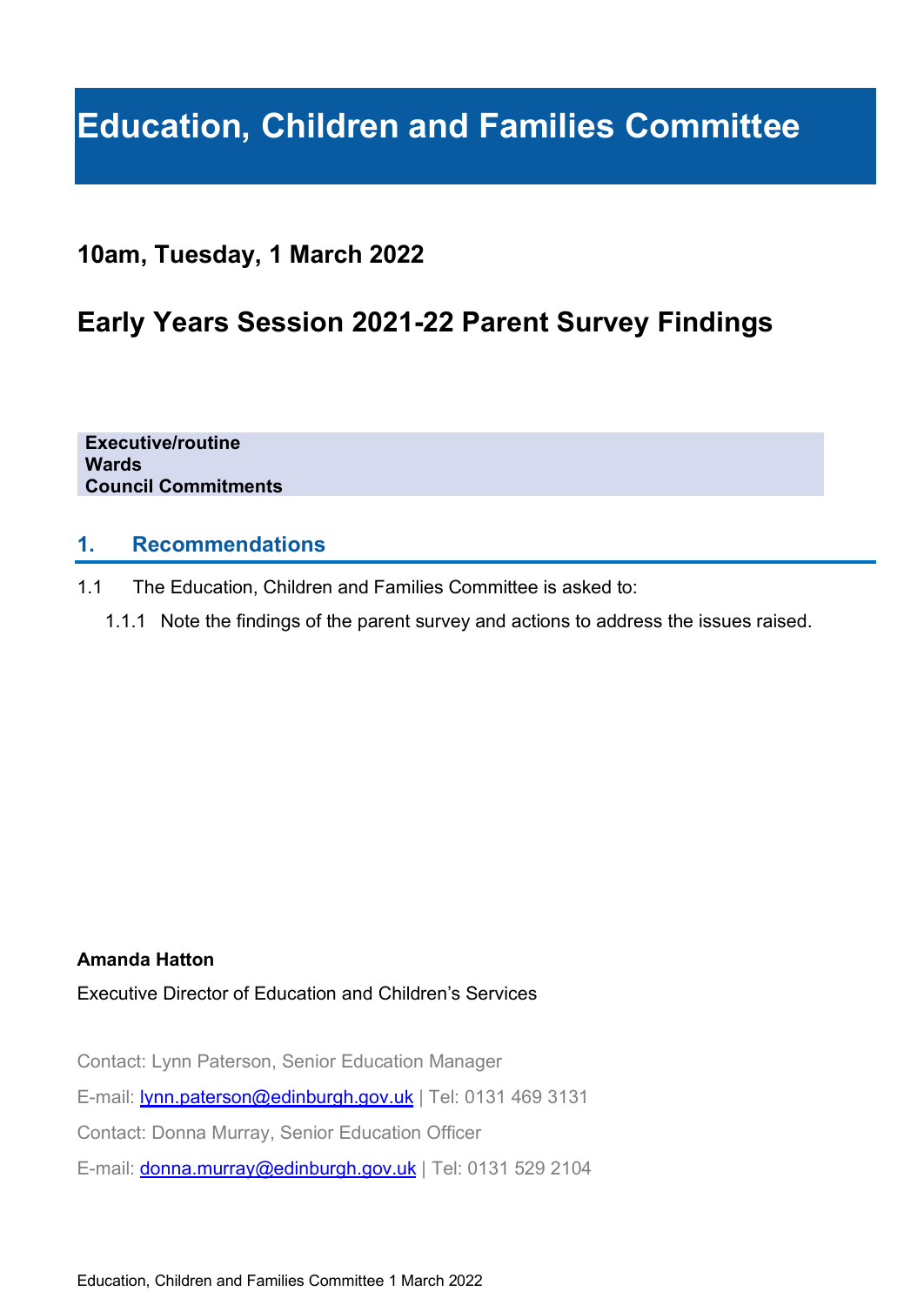# **Early Years Session 2021-22 Parent Survey Findings.**

#### **2. Executive Summary**

- 2.1 Early years consulted with parents/carers/carers through a survey, which closed on 2 November 2021. The survey covered the following themes:
	- 2.1.1 Delivery of 1140 hours
	- 2.1.2 The application process for a funded place
	- 2.1.3 Parent/carer satisfaction with the quality of provision
	- 2.1.4 Support for children with additional support needs
	- 2.1.5 Parental engagement and involvement
	- 2.1.6 Deferring entry to primary 1
- 2.2 This report outlines the findings of the survey and sets out how the council will address the issues raised.

#### **3. Background**

#### **Duty to consult and plan on delivery of early learning and childcare.**

- 3.1 Under section 50(1) of the 2014 Act, education authorities must, at least once every 2 years:
	- 3.1.1 Consult with persons who appear to be representative of parents of children under school age in their area about how they should make early learning and childcare available.
	- 3.1.2 Have regard to the views expressed in the consultation and must prepare and publish a plan setting out how they intend to make early learning and childcare available.

#### **4. Main report**

#### **Delivery of 1140 hours**

- 4.1 786 parents/ carers responded to the survey. 65.27% access their funded early learning and childcare at local authority nursery and forest kindergarten settings, and 29.64% in private partner provider provision. The remaining responses came from parents/carers using voluntary sector, childminder or a blend of provision.
- 4.2 The majority of parents/carers were able to access their first choice of setting 92.37%. Of the sixty responses who did not receive a place at their first choice setting, 95% received a place at their second or third choice setting.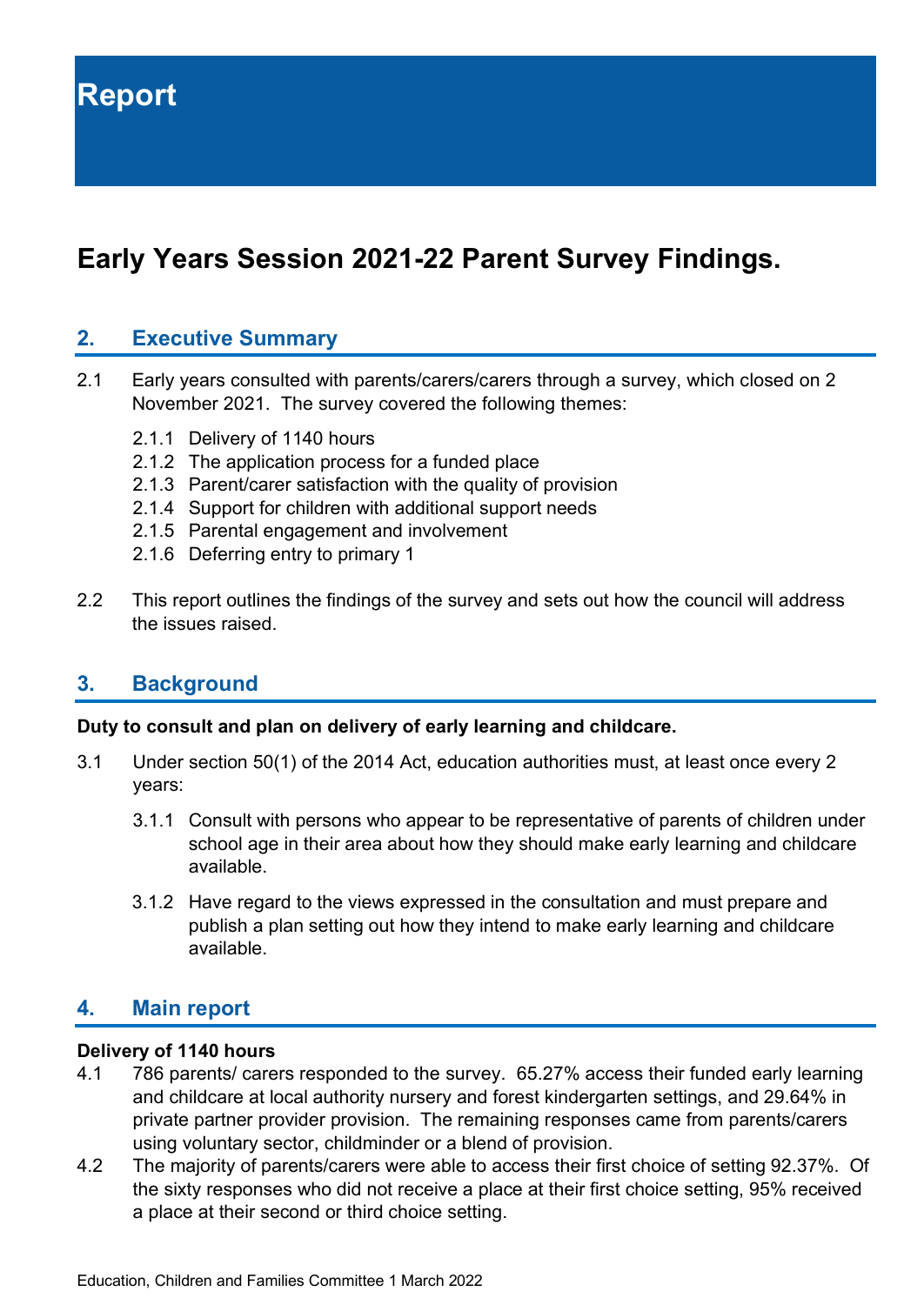- 4.3 1140 hour placements are provided through a variety of delivery models including full year and term time provision. 56.15% of parents/carers had a term time placement and 41.67% a full year placement. Of the full year placements, 17.82% had the option to purchase additional hours. The remaining responses had blended placements. The model provided, met the needs of 74.1% of the respondents.
	- 4.3.1 48.34% would prefer term time
	- 4.3.2 43.92 % would prefer full year
	- 4.3.3 8.06% would prefer a blended model
- 4.4 Seventy four comments were submitted in relation to the model of delivery and it was clear that many parents/carers would prefer more flexibility in the models of delivery available to them. We are confident we will be able to provide more flexible options for parents/carers from August 2022 with the completion of the five new build early years settings across the city.

#### **The application process for a funded place**

- 4.5 We asked parents/carers to comment on what could be done to improve the process of accessing a place at nursery. 14.6% of respondents provided feedback on how the process could be improved. The following provides details of the key themes, issues for parents/carers and what could be done do to address these:
	- 1. **Theme -** Council website **Issues -** Difficult to find information on childcare.

**Solution –** Early years is working with the communications team to update the website and make it easier for parents/carers to navigate and find the information they need.

#### 2. **Theme –** Online centrally managed applications.

**Issues –** Parents/carers complete multiple applications. Requirement to email or hand in personally to settings.

**Solution –** The creation of an online application process started in 2019 and this was due to be linked with the new national SEEMIS early years system with an expectation it would be in place for August 2020. Unfortunately, significant delays to the national system has negatively impacted on the availability of the online application process for parents/carers. The newly created online application form has been tested with a sample group of parents/carers and is ready to start as soon as the new SEEMIs early years system is due to go live in session 2022-23.

#### 3. **Theme –** Communication.

**Issues –** When and how

- to apply for a place
- to receive notification of a place

**Solution –** Although guidance on sharing placement offers with parents is available to all settings, it is evident from some parental responses, that communication about places and what happens when places are not available, could be clearer. Therefore, a flowchart will be created and added to the web page. This will then be shared with all EY settings for them to communicate with parents/carers. This communication will be updated annually and include information on what happens on receipt of their applications and the dates when parents/carers should expect notification/confirmation of their child's placement. The process for advising parents/carers when places are not available will also be included.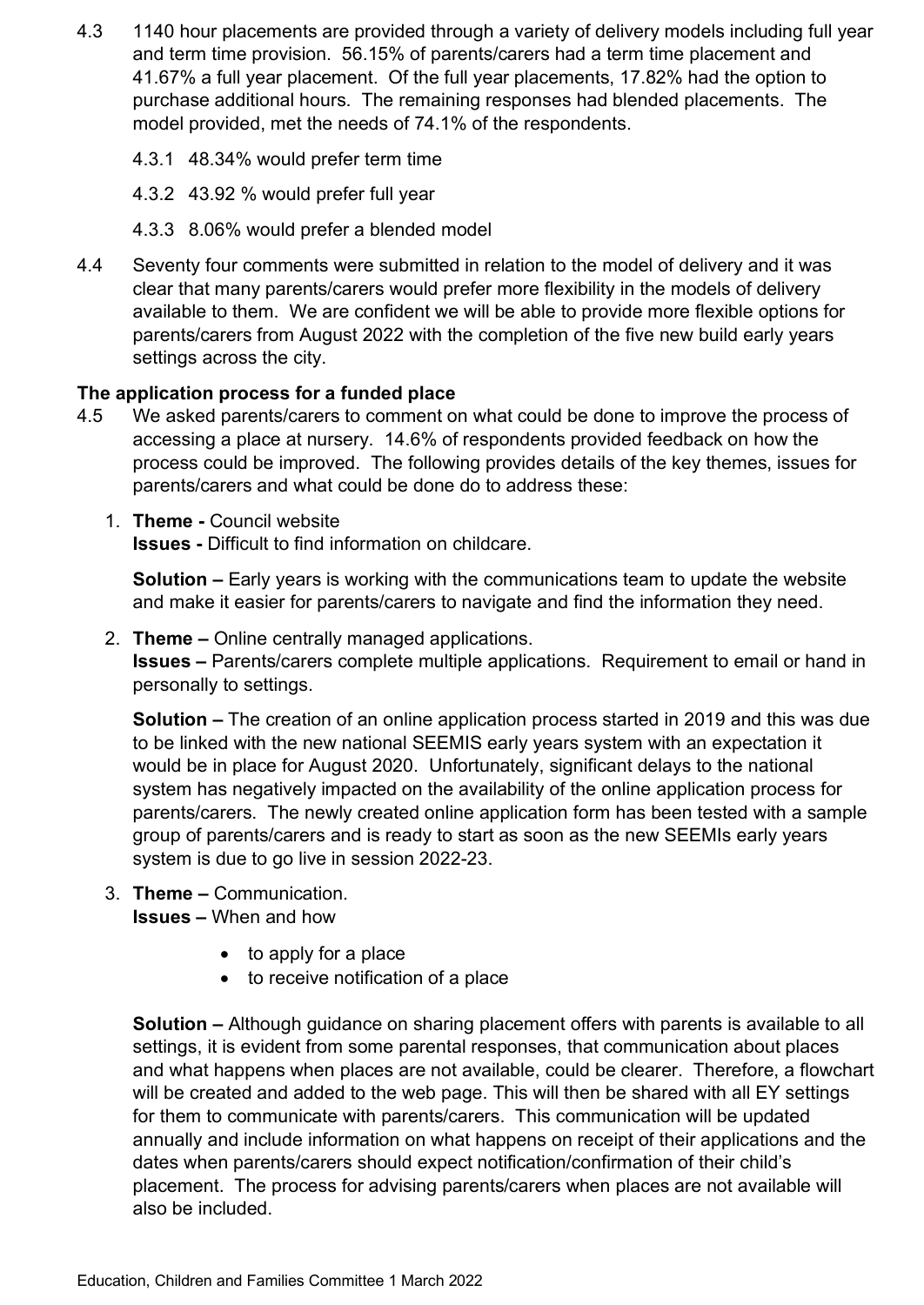#### **The admissions criteria for allocating places**

4.6 77.42% of respondents agreed with the current criteria for allocating funded places. Eighty comments were received regarding the admissions criteria; there was a wide variety of views expressed with no clear preference for change. Views expressed on the criteria related to; the inclusion of siblings; catchment areas; priority for working parents/carers and also the order of priority for the criteria.

#### **Parent/carer satisfaction with the quality of provision**

4.7 Parents/carers were asked what was important to them when considering the quality of early learning and childcare based on a scale of 1-9 where 1 is the most important. The following shows the order of importance to parents/carers and the level of satisfaction they have with their current setting for each factor.

| <b>Order</b><br>οf<br>priority | <b>Factor</b>                                            | <b>Satisfied</b> | <b>Neither</b><br>satisfied<br>nor | <b>Dissatisfied</b> |
|--------------------------------|----------------------------------------------------------|------------------|------------------------------------|---------------------|
|                                |                                                          |                  | dissatisfied                       |                     |
|                                | How staff interact with my child.                        | 87.13%           | 11.21%                             | 1.66%               |
| $\overline{2}$                 | How much individual care and<br>attention my child gets. | 75.48%           | 19.57%                             | 4.96%               |
| 3                              | How much my child is learning                            | 81.66%           | 15.80%                             | 2.55%               |
| $\overline{4}$                 | The range of different experiences my<br>child gets.     | 78.02%           | 17.28%                             | 4.70%               |
| 5                              | The qualifications of staff.                             | 77.11%           | 21.23%                             | 1.66%               |
| 6                              | How well the provider keeps me<br>informed and engaged.  | 73.66            | 15.27%                             | 11.07%              |
| $\overline{7}$                 | Facilities of the setting.                               | 82.82%           | 13.99%                             | 3.18%               |
| 8                              | Setting's inspection reports.                            | 75.73%           | 22.48%                             | 1.79%               |
| 9                              | Local reputation.                                        | 75.19%           | 23.92                              | 0.89%               |

- 4.8 "How well the provider keeps me informed and engaged," received the highest level of dissatisfaction which correlates to a common theme in responses throughout the survey. Parents/carers shared the impact that COVID restrictions have had on communication and engagement with their child's early years setting. Comments include;
	- *4.8.1 As we no longer are allowed in nursery we don't see what's going on every day – themes/topics etc.*
	- *4.8.2 I know COVID has restricted a lot of things, but I feel in the dark about what's going on at my child's nursery.*
	- *4.8.3 Feel detached from my son`s experience in nursery…*
	- *4.8.4 Would like to view my child's learning setting in person…*
	- *4.8.5 If workload allows, more individual images of my child going about her everyday life at nursery. This would be lovely to see as we cannot enter the building at present due to COVID restrictions…*
	- *4.8.6 Now that collection is at the door there is very little opportunity to hear from staff what children have done.*
	- *4.8.7 I would like to see inside the nursery or at least a video of a walk round as due to COVID restrictions I haven't seen inside.*

#### **Parental/carer engagement and involvement.**

Education, Children and Families Committee 1 March 2022 4.9 In order to target support for parents/carers, it was essential to find out which areas they were most interested in being involved in. 79% wanted to find out more about their child's learning, which was a highlighted/strong/continuous theme throughout the survey. The majority of parents were also interested in learning how families can help their child and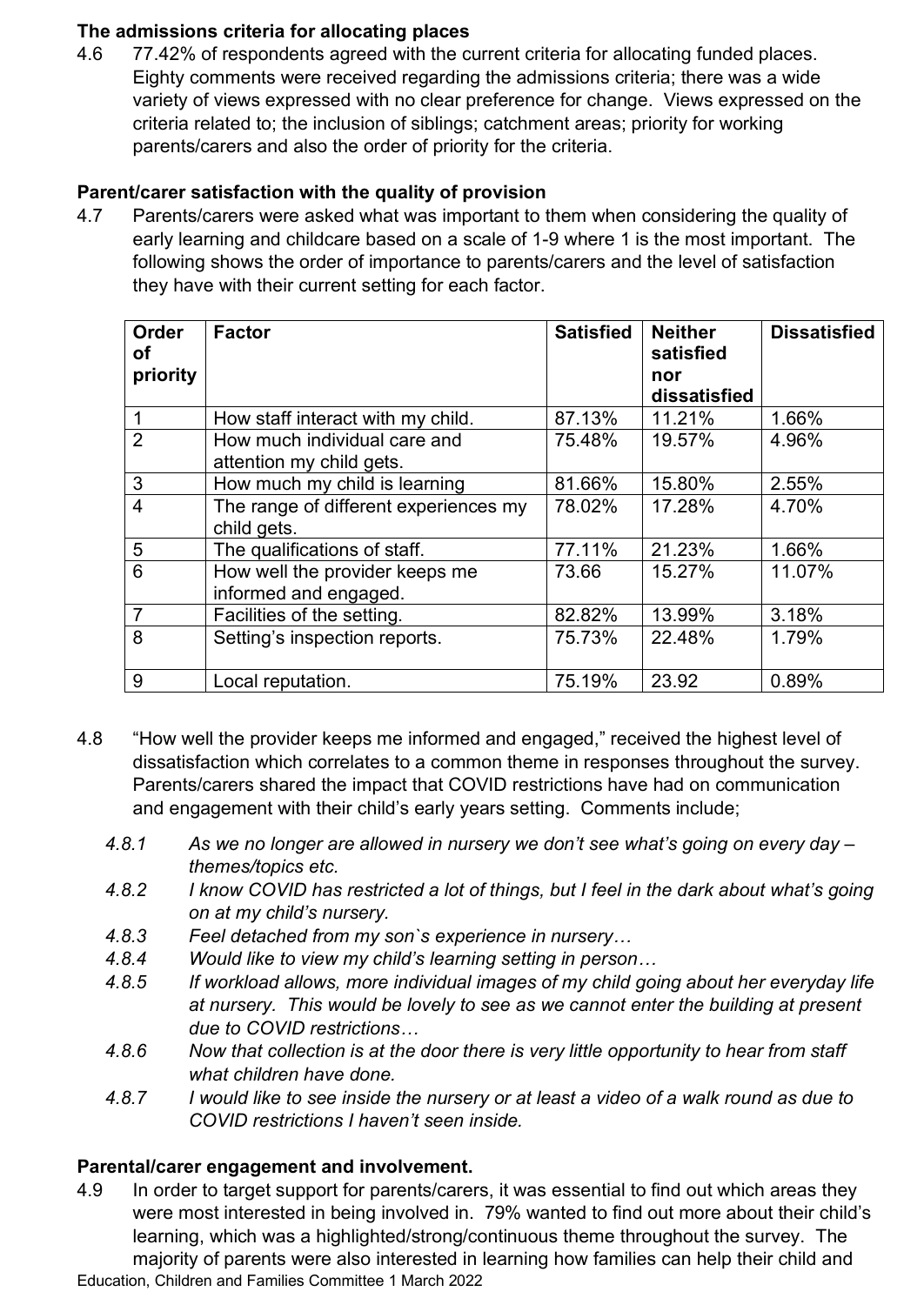how everyday experiences can support their child`s learning. 58.58% of parents/carers would like to be more involved in their child's setting e.g. volunteering.

#### **Support for children with additional support needs**

- 4.10 27% of parents/carers (215) responded to the questions regarding additional support needs. 56.67% of total ASN responses (119) felt their child was welcomed and included in the early years setting and 69.28% (115) agreed appropriate support is in place to support their child.
- 4.11 A small number of parents/carers commented that their child's nursery went 'above and beyond' to support their child. None of the comments received expressed negative experiences about the level of support for their child, but there were a few comments that suggested communication could be improved and the return of access into the nursery would relieve concerns about how their child was doing. This may be why the percentage of responses above have a lower rate of satisfaction than we would expect.

#### **Deferring entry to primary 1**

- 4.12 Seven hundred and seventy six parent/carers responded to the question, "Do you plan to apply for a deferred year i.e. an additional year at nursery?"
	- 4.12.1 13.84% (106) stated yes.
	- 4.12.2 Three hundred and eleven comments were provided for this question. Thirty one parent/carers stated their child currently had a deferred year and thirty five stated they were undecided if they will choose to defer entry to primary 1. Several comments referred to seeking advice from their child's nursery before making their decision.
- 4.13 Sixty eight parent/carers who have decided to defer entry to primary 1 provided a comment. The reasons stated varied and included the following:-
	- 4.13.1 Child has additional support needs *"My child is autistic and is a bit behind her peers. We feel that she will benefit from an extra year." "Child awaiting additional support for learning services due to global developmental delays."*
	- 4.13.2 Their child would be too young to start school. *"I would like her to start in 2023. I feel 4 is too young and an extra year at nursery will be for the best." "I feel he would benefit from being older when he starts school, rather than being one of the youngest in his peer group.*
	- 4.13.3 Looking ahead to High School. *"…I would prefer him to be a little older when he makes important decisions in high school regarding exams and life choices." "…Thinking ahead, I think she may find it difficult starting secondary school aged 11.5 as she may still be small for her age and possibly not emotionally ready."*
	- 4.13.4 COVID

*"Covid, emotional immaturity, has not had much socialisation." "…due to not having enough time in a nursery setting as we had a delayed start…"*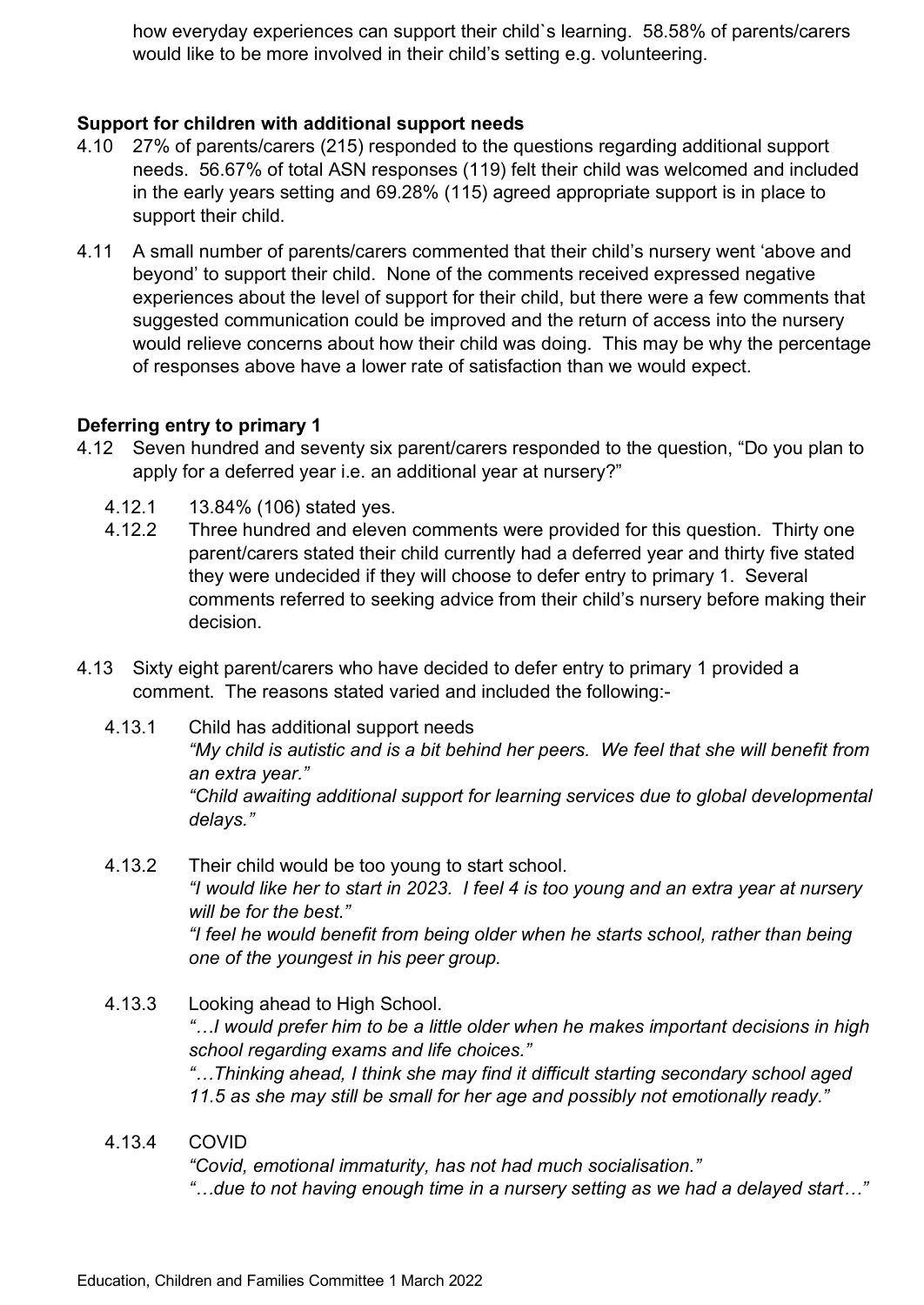- 4.14 One hundred and seventy seven comments were received stating parents/carers would not apply to defer entry to primary 1. Most referred to their child being ready to start school. Some felt another year at nursery would not benefit their child:
	- *4.14.1 "We feel she is more than ready to start primary school and it would be detrimental to her to hold her back another year."*
	- *4.14.2 "I feel my child is quite advanced and would not benefit from being held back."*
	- *4.14.3 "I don't believe nursery would be enough for him at this stage."*
	- *4.14.4 "I feel it would hold him back if I kept him deferred."*
- 4.15 A few commented they would prefer the option for their child to start school earlier than the current school starting age.
	- *4.15.1 "…if anything I'd like her to be able to start earlier…"*
	- *4.15.2 "I wish for my child to start primary school early in 2022 rather than 2023."*
- 4.16 Comments were also received regarding the impact deferrals would have on the ages of children in a primary 1 class.
	- *4.16.1 "I think that the spread of ages in a year group is getting quite extreme as parents try to get their child an advantage to their peers by starting them at school at a later age…someone has to be the youngest in class…"*
	- *4.16.2 "…she will be academically ready for school despite December birthday…I am more concerned that allowing automatic deferral will mean there are children over a year older than her…"*
	- *4.16.3 "I'm concerned my daughter will be in a year group with children that will be turning 6 and she will be 4."*

#### **5. Next Steps**

#### **The admissions criteria for allocating places**

5.1 A link to the early years admissions` policy will be included on the council website as this includes the criteria used by settings for allocating places. The online admissions process will be available to parents once the updated SEEMIs becomes available.

#### **Parental/carer engagement and involvement.**

- 5.2 There is career long professional learning (CLPL) is made available to enable all practitioners to develop their skills in working in partnership with families which continues to be a priority for early years.
- 5.3 Four additional learning opportunities are planned this session to support staff to develop their skills in parental engagement, parental involvement, family learning and learning at home. Developing self-evaluation and sharing good practice when working in partnership with parents is supported through network meetings throughout the year across early years, primary and secondary sectors.
- 5.4 The Peep Learning Together program continues to be developed through network meetings, Peep Champions as well as feedback from managers. These interventions will lead to improved approaches and parents/carers will have increased opportunities to be both involved in the life of the Early Learning and Childcare and engaged in their child's learning.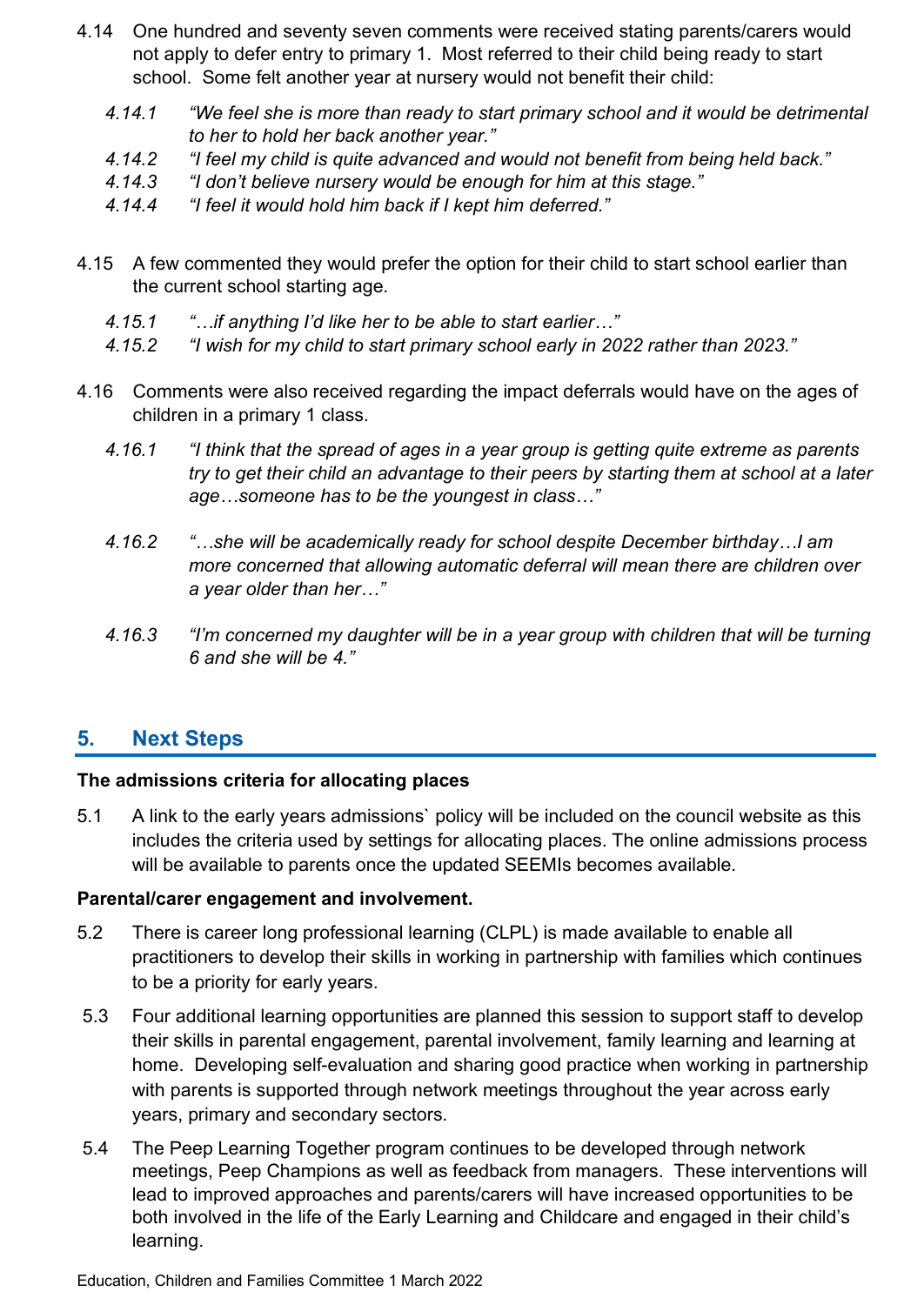#### **Support for children with additional support needs**

- 5.5 Many early years settings have manged to keep parents/carers well informed throughout the COVID 19 pandemic by using video chats and virtual tours of the nursery.
- 5.6 The Early Years Leading the Strategy sessions in January 2022 provided an opportunity to showcase innovative approaches used by early years settings to ensure parents/carers and children can be supported and welcomed, whilst also acknowledging the challenges of managing COVID restrictions.

#### **Deferring entry to primary 1**

- 5.7 Information for parents regarding the deferral process is available on the council website, but the landing page is not easy for parents to find and the early years information on the website is not easy to negotiate. We will work with the council website team to make this more accessible.
- 5.8 Information will be added to the website on how to apply for early access to primary 1 for those parents/carers who would like more information on this option.
- 5.9 Early years settings and schools will be supported to ensure parents/carers are aware of the approaches to developing play pedagogy in primary 1 classes to support children's continuity of learning experiences across the early level of Curriculum for Excellence.

### **6. Financial impact**

6.1 The additional cost of accommodating a child deferring entry to Primary 1 in a Partner Provider setting is £6,748 per annum.

#### **7. Stakeholder/Community Impact**

#### 7.1 The Background reading/external references

<https://www.gov.scot/publications/early-learning-childcare-statutory-guidance-july-2021/>

#### **8. Background/External Reading**

N/A

#### **9. Appendices**

9.1 Appendix 1 Early Learning and Childcare Parent and Carer Survey 2021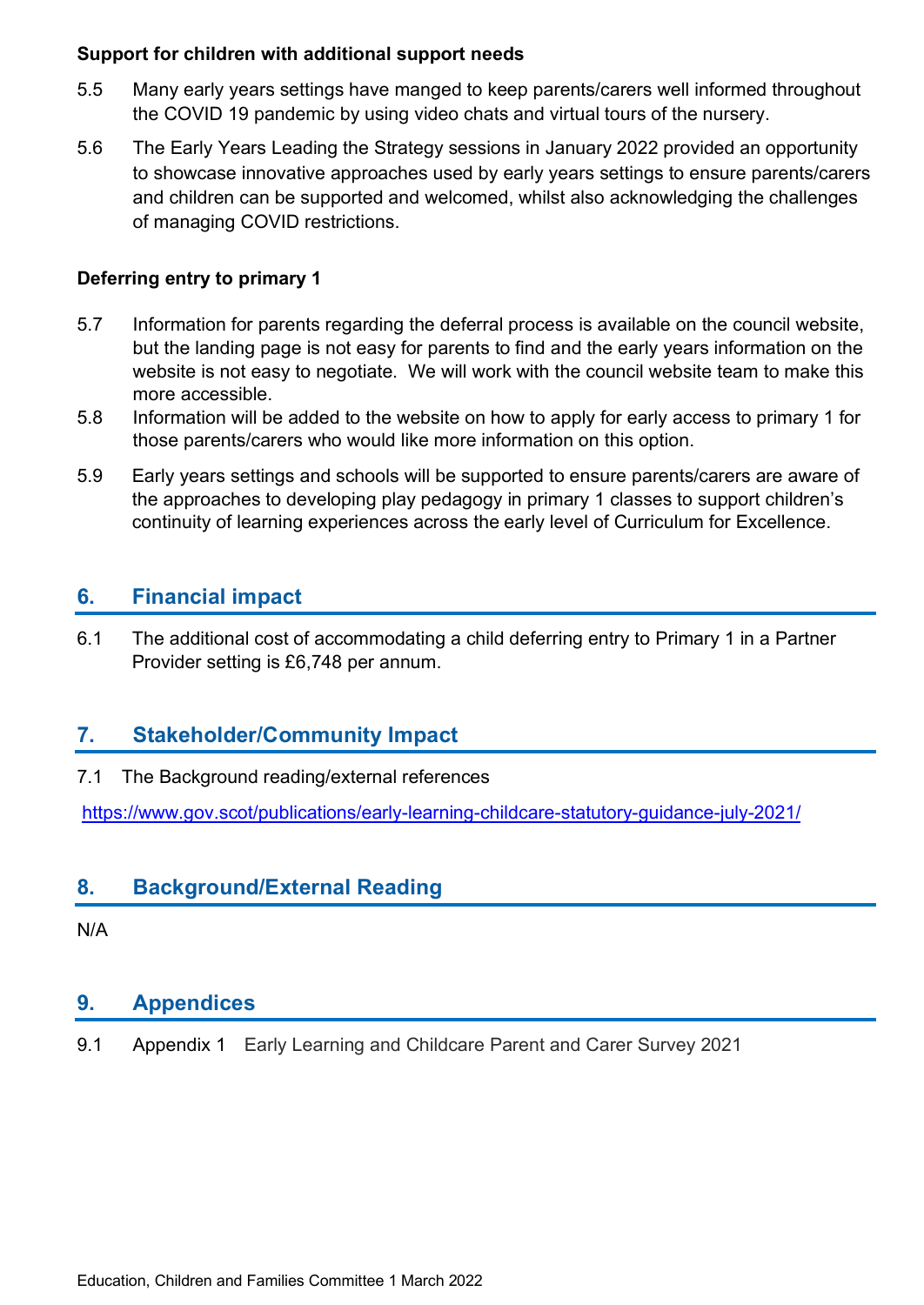## Q1 How do you currently access your funded hours of early learning and childcare?



| <b>ANSWER CHOICES</b>              | <b>RESPONSES</b> |                |
|------------------------------------|------------------|----------------|
| Local authority nursery            | 64.89%           | 510            |
| Private nursery                    | 29.64%           | 233            |
| Voluntary nursery (e.g. playgroup) | 0.51%            | $\overline{4}$ |
| Childminder                        | 0.38%            | 3              |
| Forest kindergarten                | 0.38%            | 3              |
| A blend of two of the above        | 4.20%            | 33             |
| <b>TOTAL</b>                       |                  | 786            |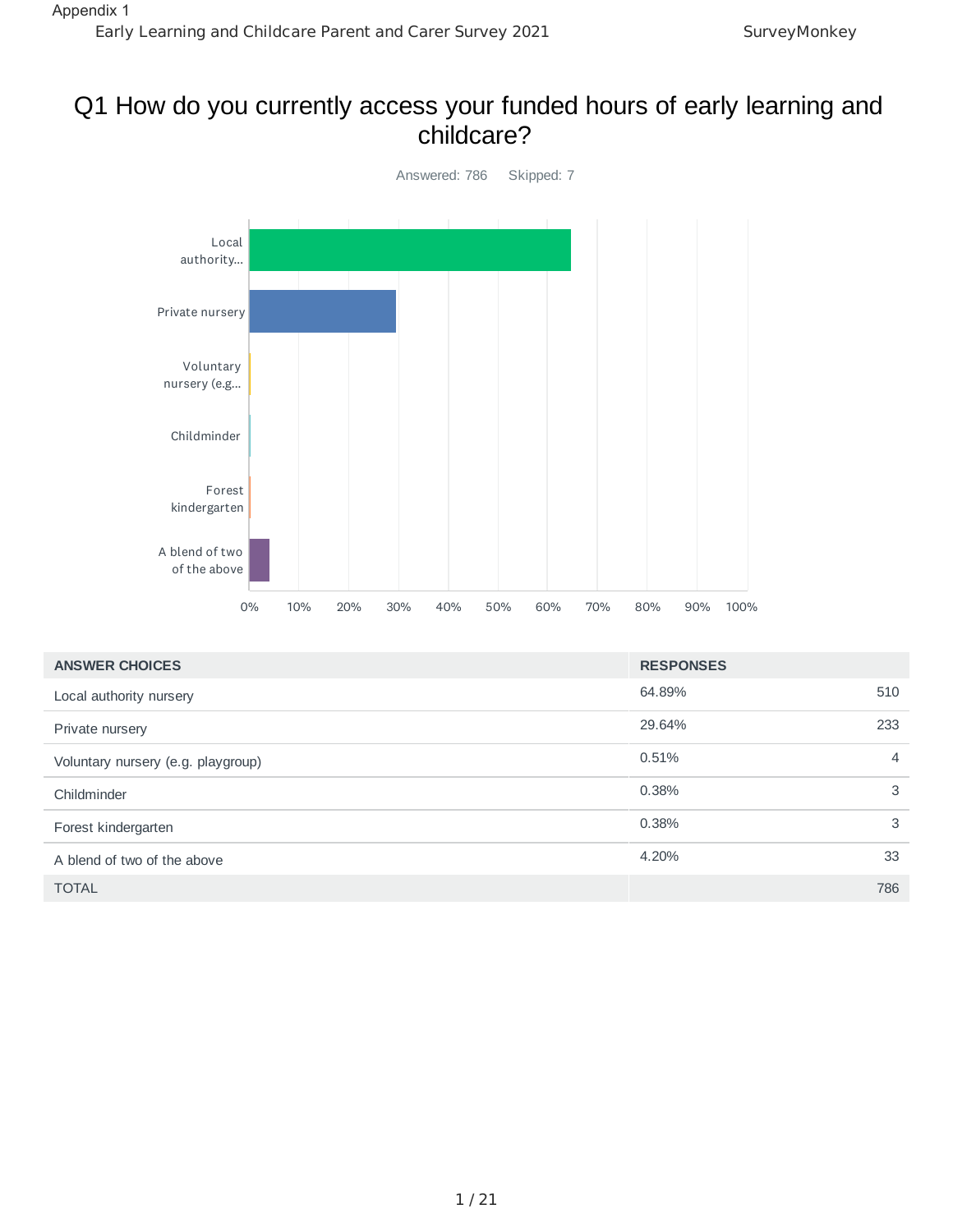# Q2 Did you get a place at your first choice setting?



| <b>ANSWER CHOICES</b> | <b>RESPONSES</b> |     |
|-----------------------|------------------|-----|
| Yes                   | 92.37%           | 726 |
| <b>No</b>             | 7.63%            | 60  |
| <b>TOTAL</b>          |                  | 786 |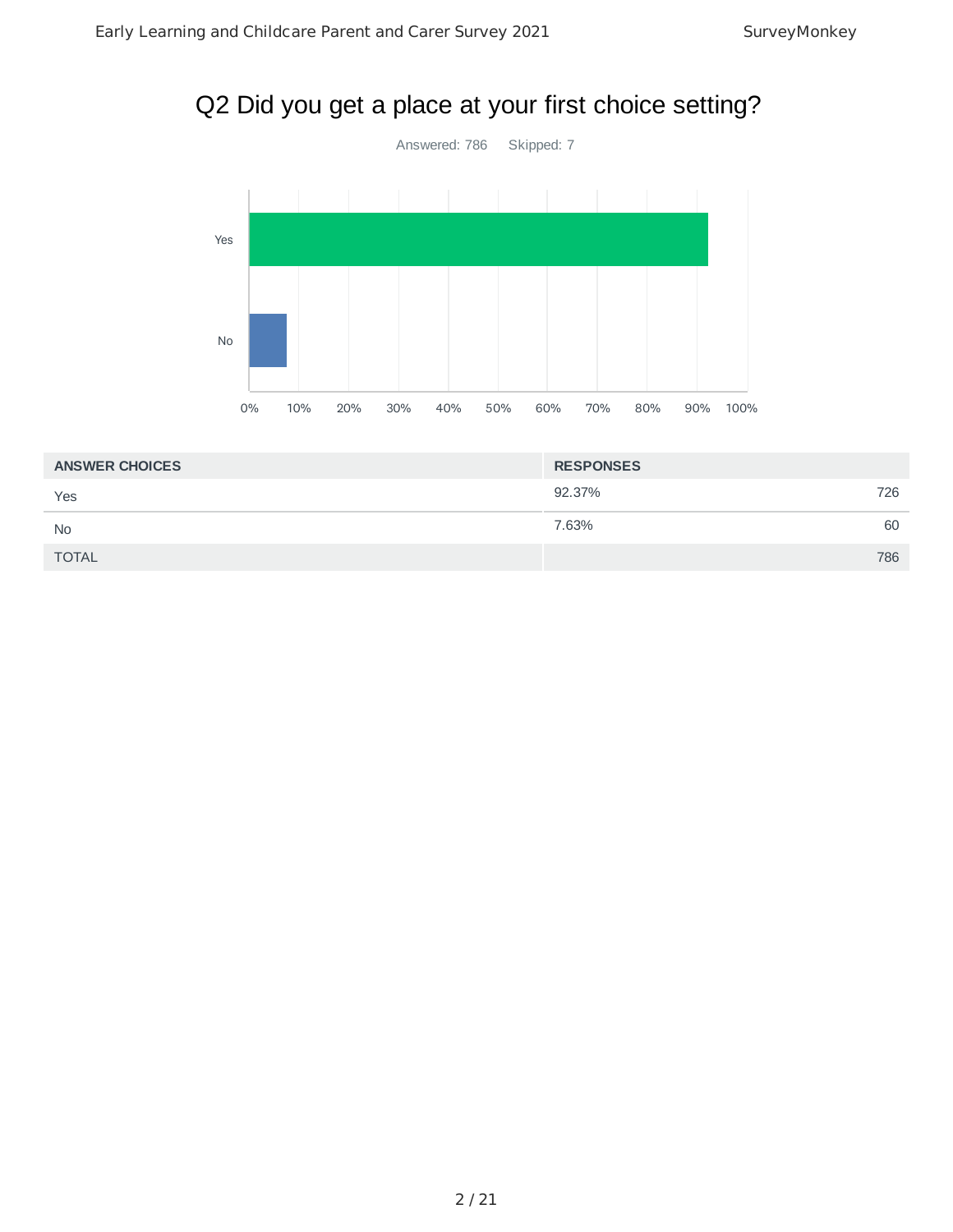# Q3 If you answered NO, is your current place at your second or third choice nursery?



| <b>ANSWER CHOICES</b> | <b>RESPONSES</b> |     |
|-----------------------|------------------|-----|
| Yes                   | 49.57%           | 57  |
| <b>No</b>             | 50.43%           | 58  |
| <b>TOTAL</b>          |                  | 115 |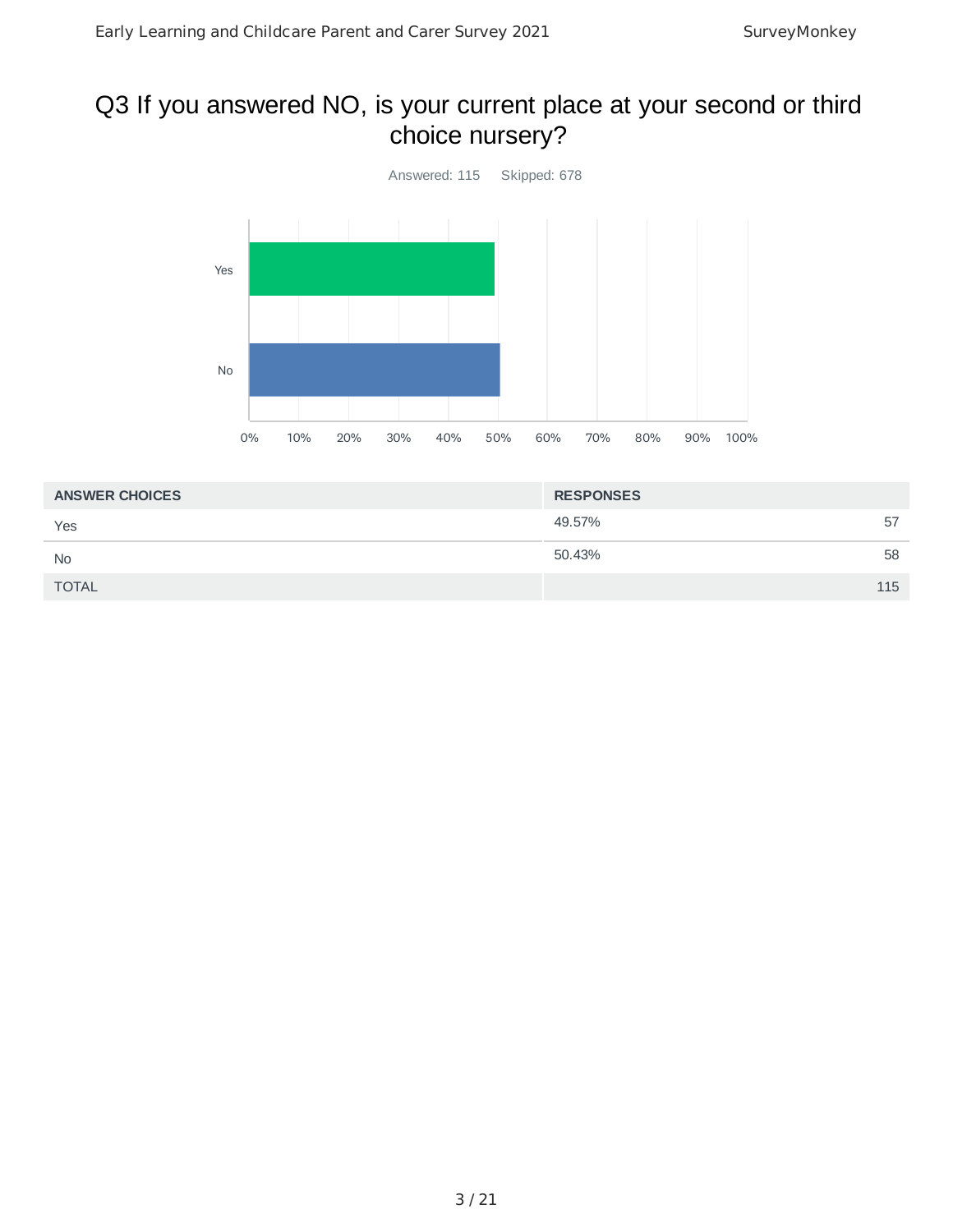## Q4 How did you find out you had a place at your second or third choice nursery?



| <b>ANSWER CHOICES</b>                        | <b>RESPONSES</b> |     |
|----------------------------------------------|------------------|-----|
| My first choice nursery let me know          | 40.58%           | 254 |
| The second/third choice nursery contacted me | $3.04\%$         | 19  |
| I contacted my second/third choice nursery   | 5.75%            | 36  |
| N/a                                          | 50.64%           | 317 |
| <b>TOTAL</b>                                 |                  | 626 |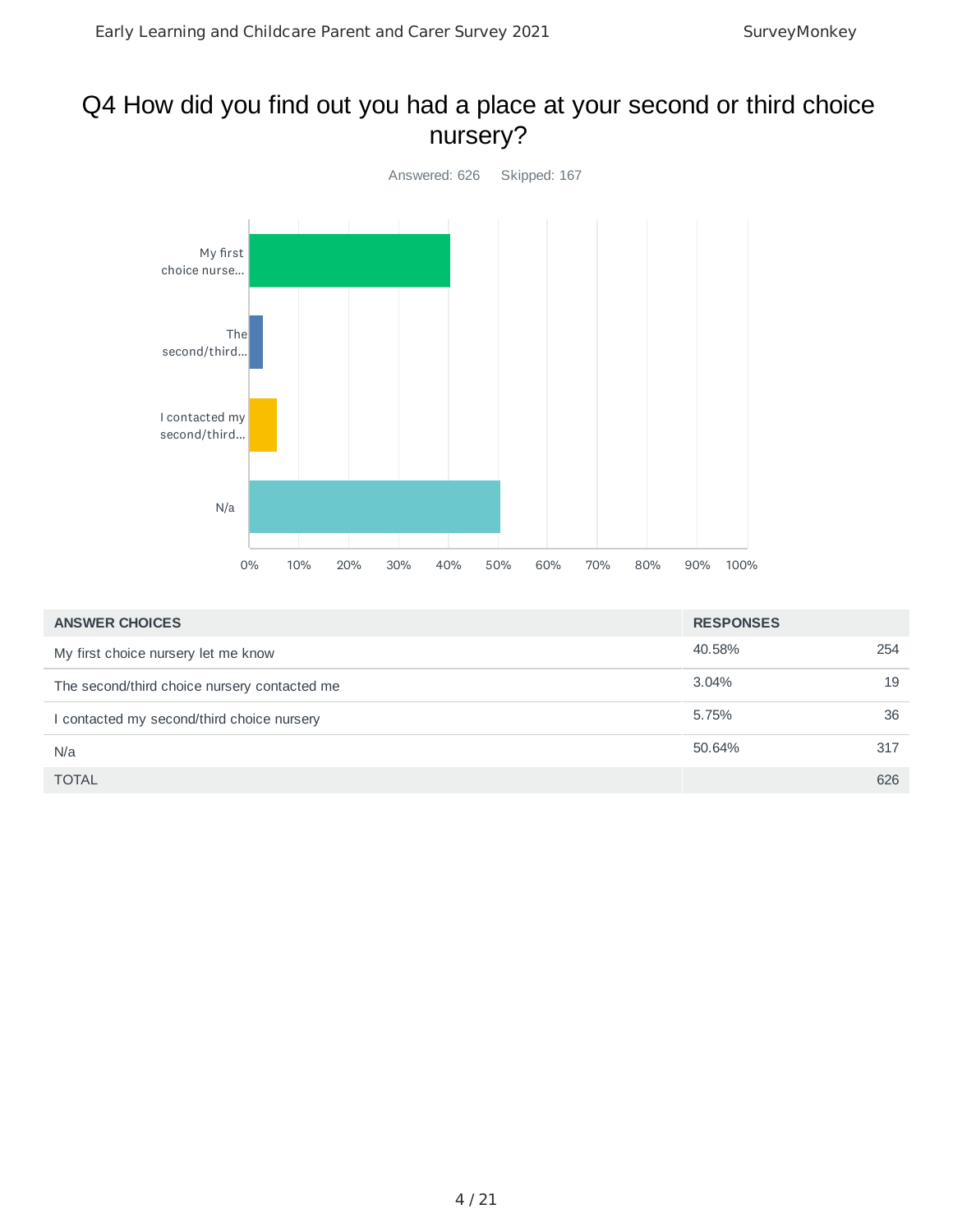# Q5 Could anything be done to improve the process of accessing a place at your first, second or third choice nursery?

Answered: 229 Skipped: 564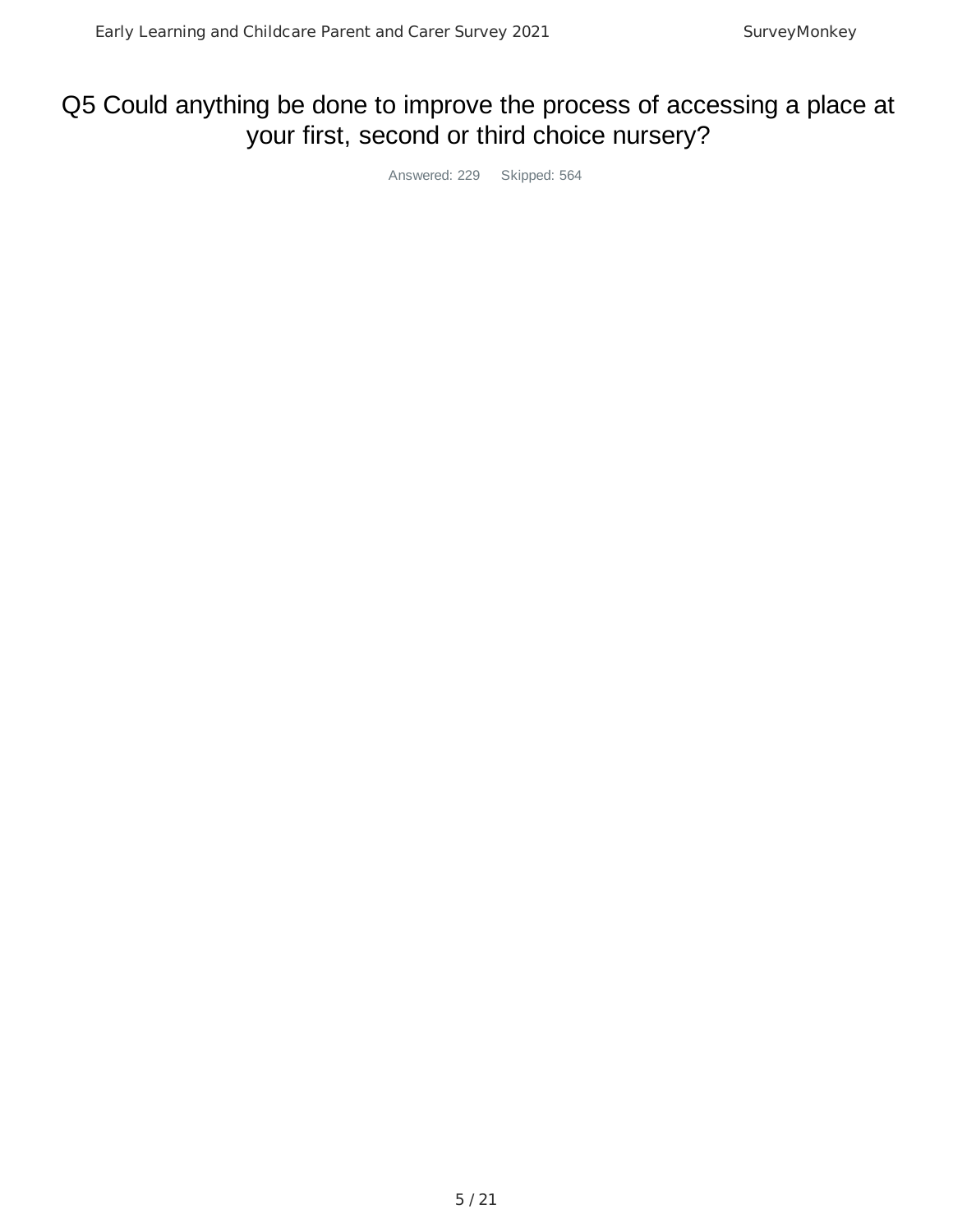

| <b>ANSWER CHOICES</b>                                                              | <b>RESPONSES</b> |     |
|------------------------------------------------------------------------------------|------------------|-----|
| Term time, 30 hours per week                                                       | 56.15%           | 438 |
| Full year in a local authority nursery, two full days and flexi Friday             | 15.64%           | 122 |
| Full year in a private nursery                                                     | 8.21%            | 64  |
| Full year in a private nursery with the option to purchase more hours              | 17.82%           | 139 |
| Blended across two settings (e.g. local authority nursery and partner childminder) | 2.18%            | 17  |
| <b>TOTAL</b>                                                                       |                  | 780 |

### 6 / 21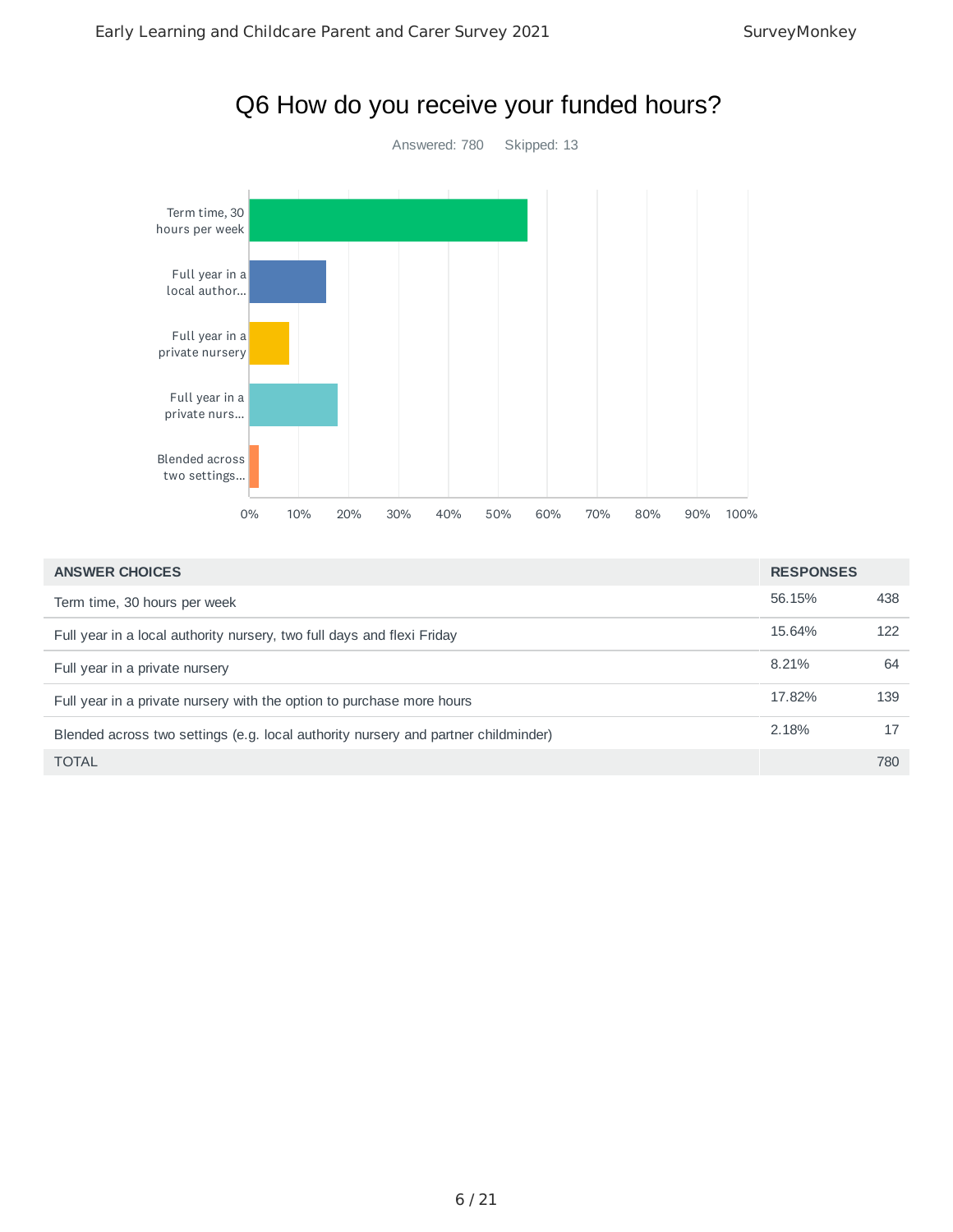

| <b>ANSWER CHOICES</b> | <b>RESPONSES</b> |     |
|-----------------------|------------------|-----|
| Yes                   | 74.14%           | 582 |
| <b>No</b>             | 25.86%           | 203 |
| <b>TOTAL</b>          |                  | 785 |
|                       |                  |     |

# Q7 Does this option meet your needs?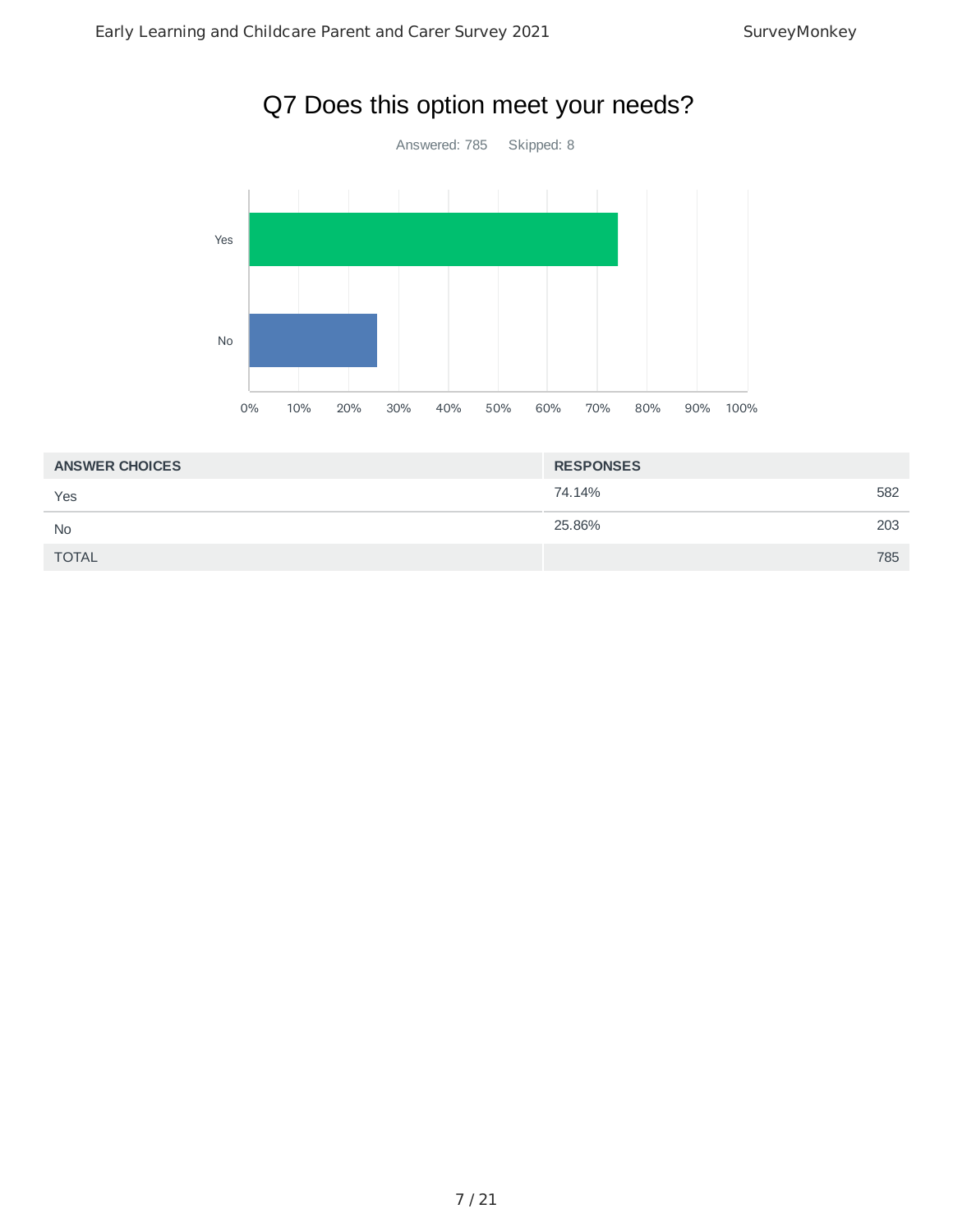## Q8 If NO, which of the following options would you prefer?



| <b>ANSWER CHOICES</b>                                                    | <b>RESPONSES</b> |     |
|--------------------------------------------------------------------------|------------------|-----|
| Full time, 30 hours per week                                             | 48.34%           | 102 |
| Full year in a local authority nursery, two full days and a flexi Friday | 7.58%            | 16  |
| Full year in a local authority nursery, AM only sessions                 | 16.59%           | 35  |
| Full year in a local authority nursery, PM only sessions                 | 1.42%            | 3   |
| Full year in a private nursery                                           | 9.48%            | 20  |
| Full year in a private nursery with the option to purchase more hours    | 8.53%            | 18  |
| A blended model with a partner childminder                               | 8.06%            | 17  |
| <b>TOTAL</b>                                                             |                  | 211 |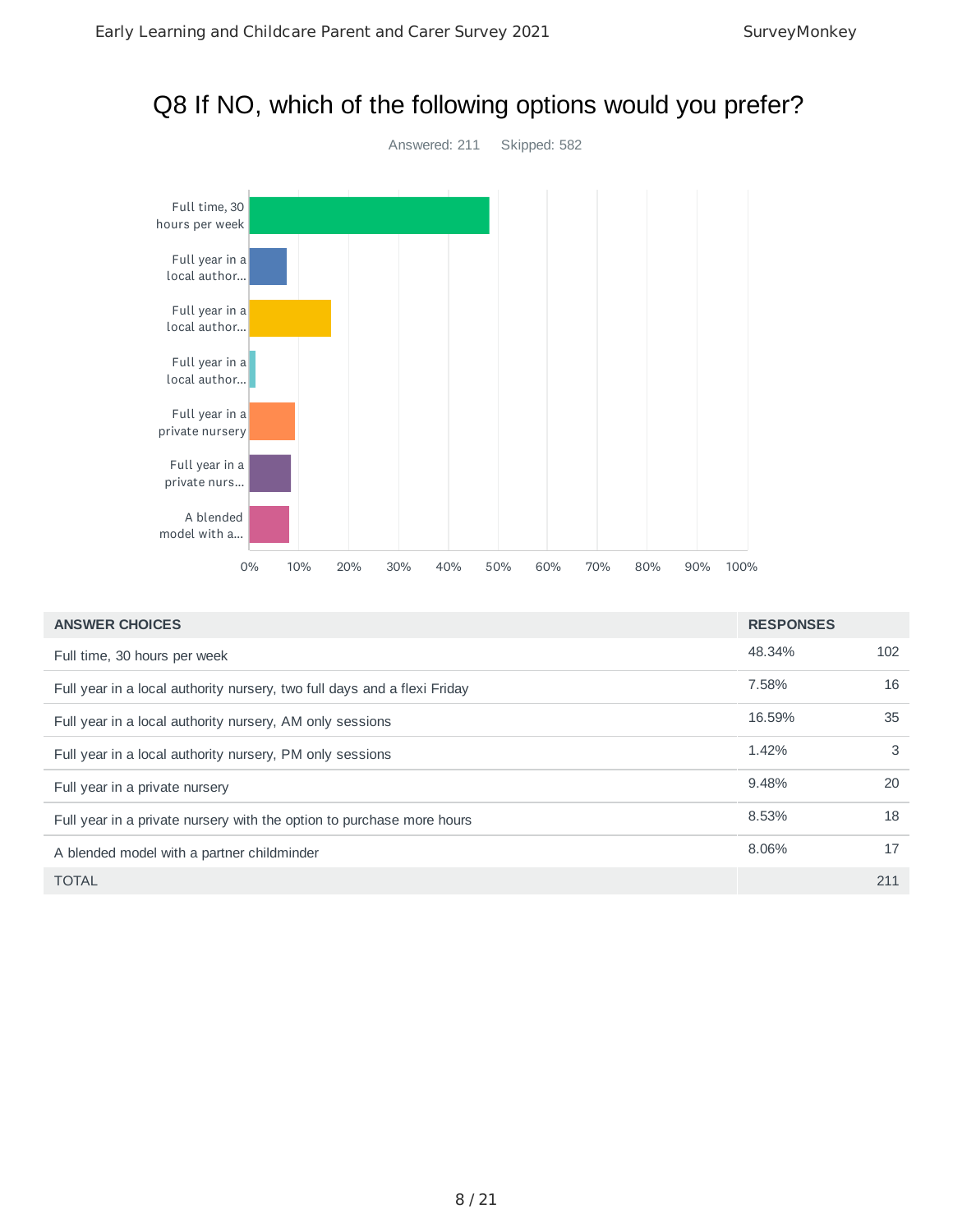# Q9 All of the factors below are important in ensuring our services provide high quality early learning and childcare. Using 1-9 where 1 is the most important, please rate the following in order of importance to you



9 / 21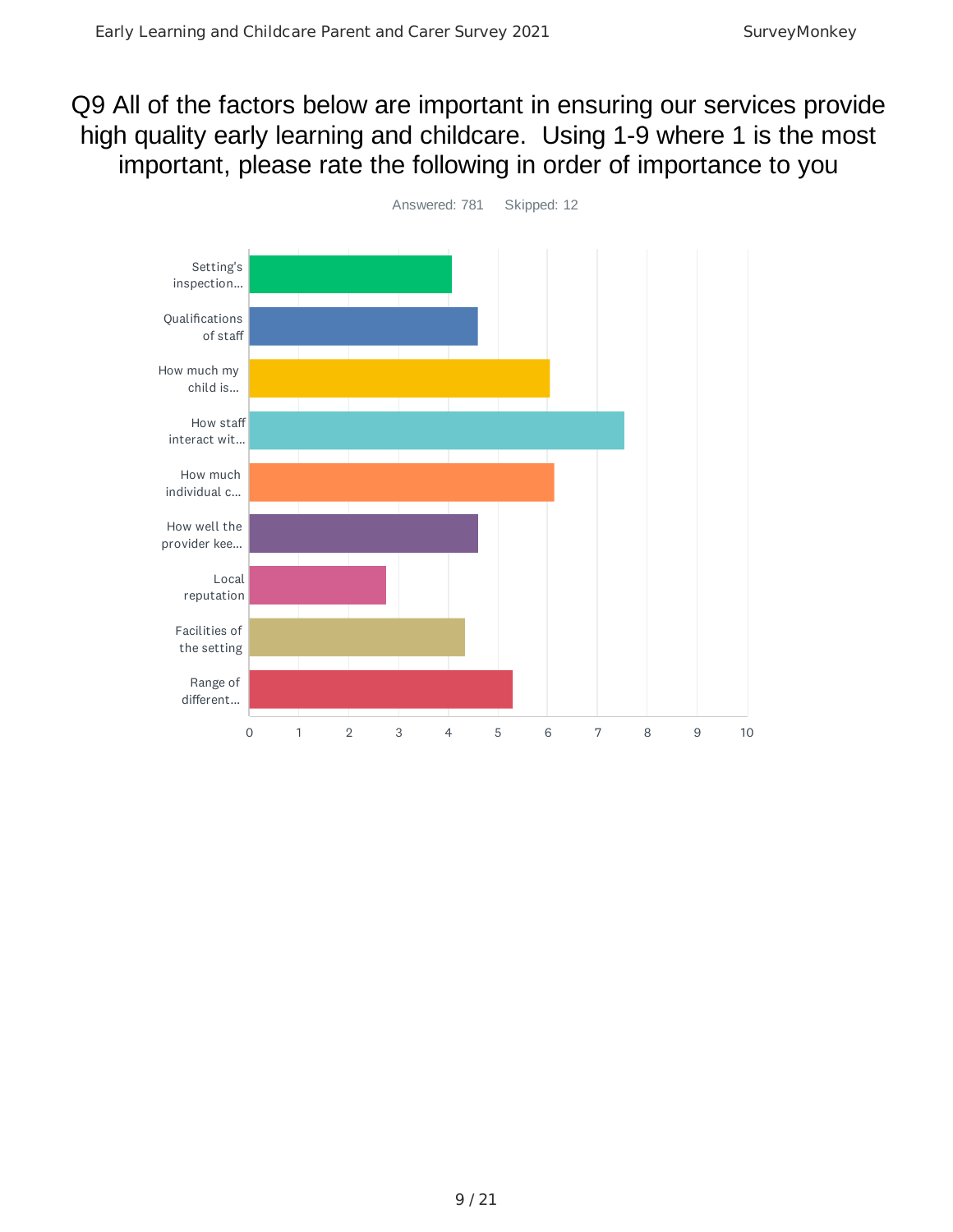#### Early Learning and Childcare Parent and Carer Survey 2021 SurveyMonkey

|                                                                  | $\mathbf{1}$  | $\overline{2}$ | 3             | $\overline{4}$ | 5             | 6             | $\overline{7}$ | 8                       | $\boldsymbol{9}$ | <b>TOTAL</b> | <b>SCORE</b> |
|------------------------------------------------------------------|---------------|----------------|---------------|----------------|---------------|---------------|----------------|-------------------------|------------------|--------------|--------------|
| Setting's<br>inspection<br>reports                               | 10.71%<br>78  | 5.63%<br>41    | 6.18%<br>45   | 7.69%<br>56    | 7.14%<br>52   | 11.13%<br>81  | 12.91%<br>94   | 20.47%<br>149           | 18.13%<br>132    | 728          | 4.09         |
| Qualifications<br>of staff                                       | 7.40%<br>54   | 9.59%<br>70    | 9.59%<br>70   | 9.73%<br>71    | 12.05%<br>88  | 10.96%<br>80  | 17.12%<br>125  | 13.56%<br>99            | 10.00%<br>73     | 730          | 4.61         |
| How much<br>my child is<br>learning                              | 14.56%<br>106 | 15.38%<br>112  | 17.86%<br>130 | 16.07%<br>117  | 12.23%<br>89  | 8.79%<br>64   | 6.59%<br>48    | 5.77%<br>42             | 2.75%<br>20      | 728          | 6.06         |
| How staff<br>interact with<br>my child                           | 41.79%<br>303 | 22.90%<br>166  | 14.34%<br>104 | 7.31%<br>53    | 5.79%<br>42   | 3.86%<br>28   | 1.24%<br>9     | 0.97%<br>$\overline{7}$ | 1.79%<br>13      | 725          | 7.55         |
| How much<br>individual<br>care and<br>attention my<br>child gets | 14.31%<br>104 | 19.81%<br>144  | 15.82%<br>115 | 14.58%<br>106  | 11.83%<br>86  | 9.49%<br>69   | 6.19%<br>45    | 5.09%<br>37             | 2.89%<br>21      | 727          | 6.14         |
| How well the<br>provider<br>keeps me<br>informed and<br>engaged. | 1.62%<br>12   | 6.89%<br>51    | 9.59%<br>71   | 13.92%<br>103  | 18.38%<br>136 | 19.32%<br>143 | 15.00%<br>111  | 10.54%<br>78            | 4.73%<br>35      | 740          | 4.60         |
| Local<br>reputation                                              | 3.64%<br>27   | 3.78%<br>28    | 2.02%<br>15   | 3.24%<br>24    | 5.67%<br>42   | 7.02%<br>52   | 15.52%<br>115  | 19.30%<br>143           | 39.81%<br>295    | 741          | 2.78         |
| Facilities of<br>the setting                                     | 2.71%<br>20   | 6.78%<br>50    | 10.04%<br>74  | 12.35%<br>91   | 12.35%<br>91  | 15.88%<br>117 | 15.06%<br>111  | 15.74%<br>116           | 9.09%<br>67      | 737          | 4.34         |
| Range of<br>different<br>experiences<br>my child<br>gets.        | 8.07%<br>62   | 12.11%<br>93   | 15.76%<br>121 | 14.97%<br>115  | 13.41%<br>103 | 11.46%<br>88  | 8.20%<br>63    | 7.03%<br>54             | 8.98%<br>69      | 768          | 5.30         |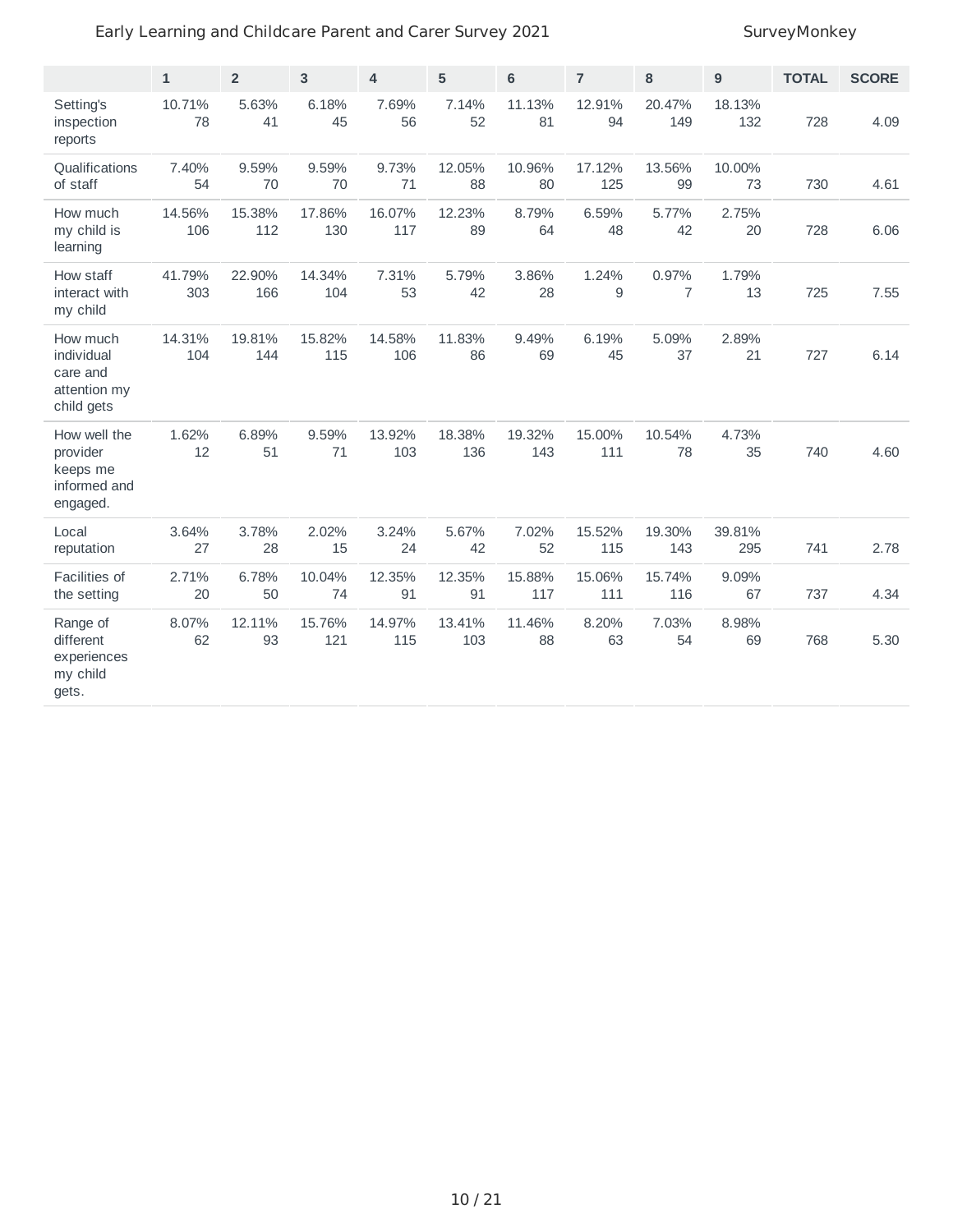# Q10 How satisfied are you with your child's current setting in relation to each of the following?

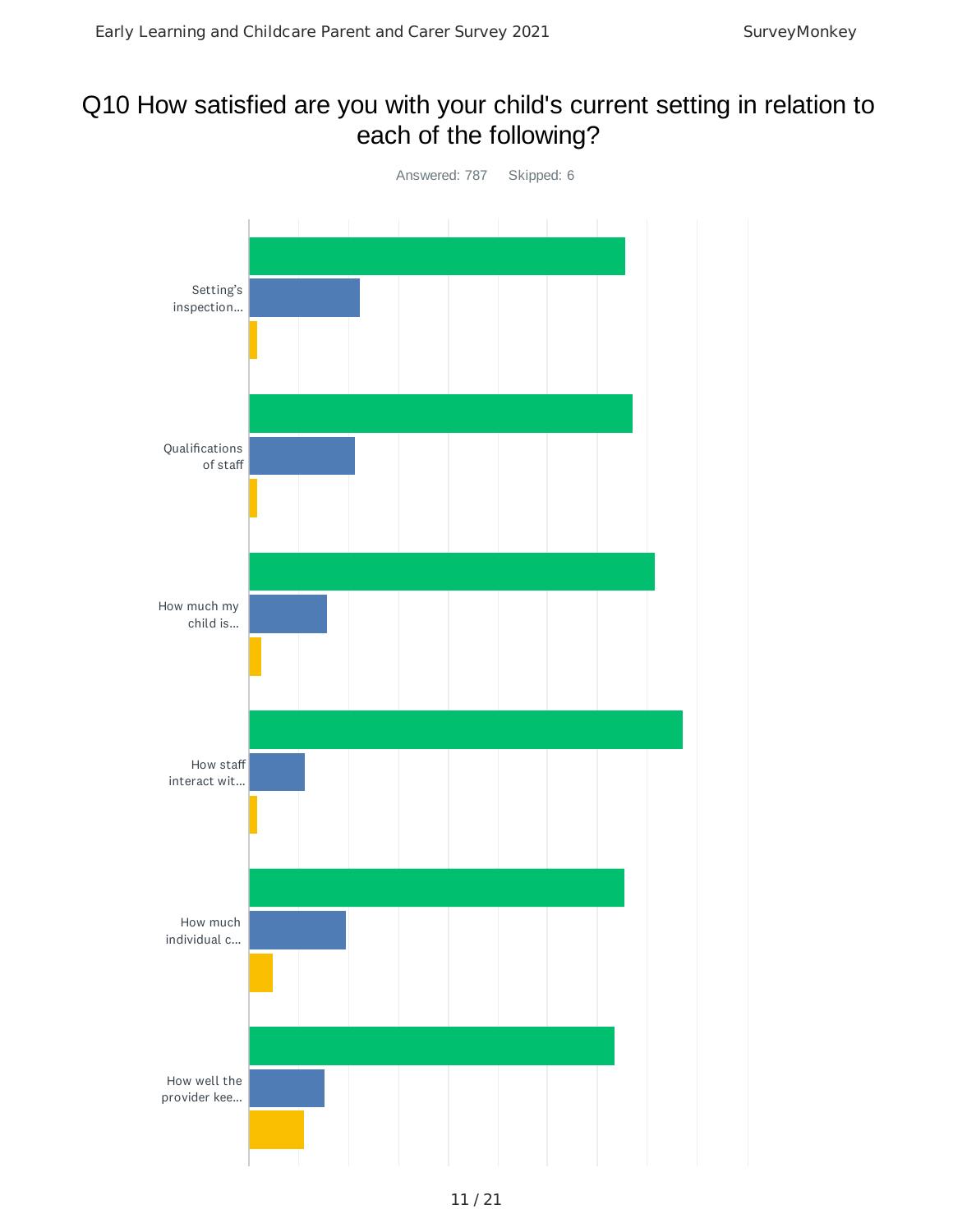#### Early Learning and Childcare Parent and Carer Survey 2021 SurveyMonkey



|                                                         | <b>SATISFIED</b> | <b>NEITHER SATISFIED NOR</b><br><b>DISSATISFIED</b> | <b>DISSATISFIED</b> | <b>TOTAL</b> |
|---------------------------------------------------------|------------------|-----------------------------------------------------|---------------------|--------------|
| Setting's inspection reports                            | 75.73%<br>593    | 22.48%<br>176                                       | 1.79%<br>14         | 783          |
| Qualifications of staff                                 | 77.11%<br>603    | 21.23%<br>166                                       | 1.66%<br>13         | 782          |
| How much my child is learning                           | 81.66%<br>641    | 15.80%<br>124                                       | 2.55%<br>20         | 785          |
| How staff interact with my child                        | 87.13%<br>684    | 11.21%<br>88                                        | 1.66%<br>13         | 785          |
| How much individual care and attention my child<br>gets | 75.48%<br>594    | 19.57%<br>154                                       | 4.96%<br>39         | 787          |
| How well the provider keeps me informed and<br>engaged  | 73.66%<br>579    | 15.27%<br>120                                       | 11.07%<br>87        | 786          |
| Local reputation                                        | 75.19%<br>591    | 23.92%<br>188                                       | 0.89%<br>7          | 786          |
| Facilities of the setting                               | 82.82%<br>651    | 13.99%<br>110                                       | 3.18%<br>25         | 786          |
| Range of different experiences my child gets            | 78.02%<br>614    | 17.28%<br>136                                       | 4.70%<br>37         | 787          |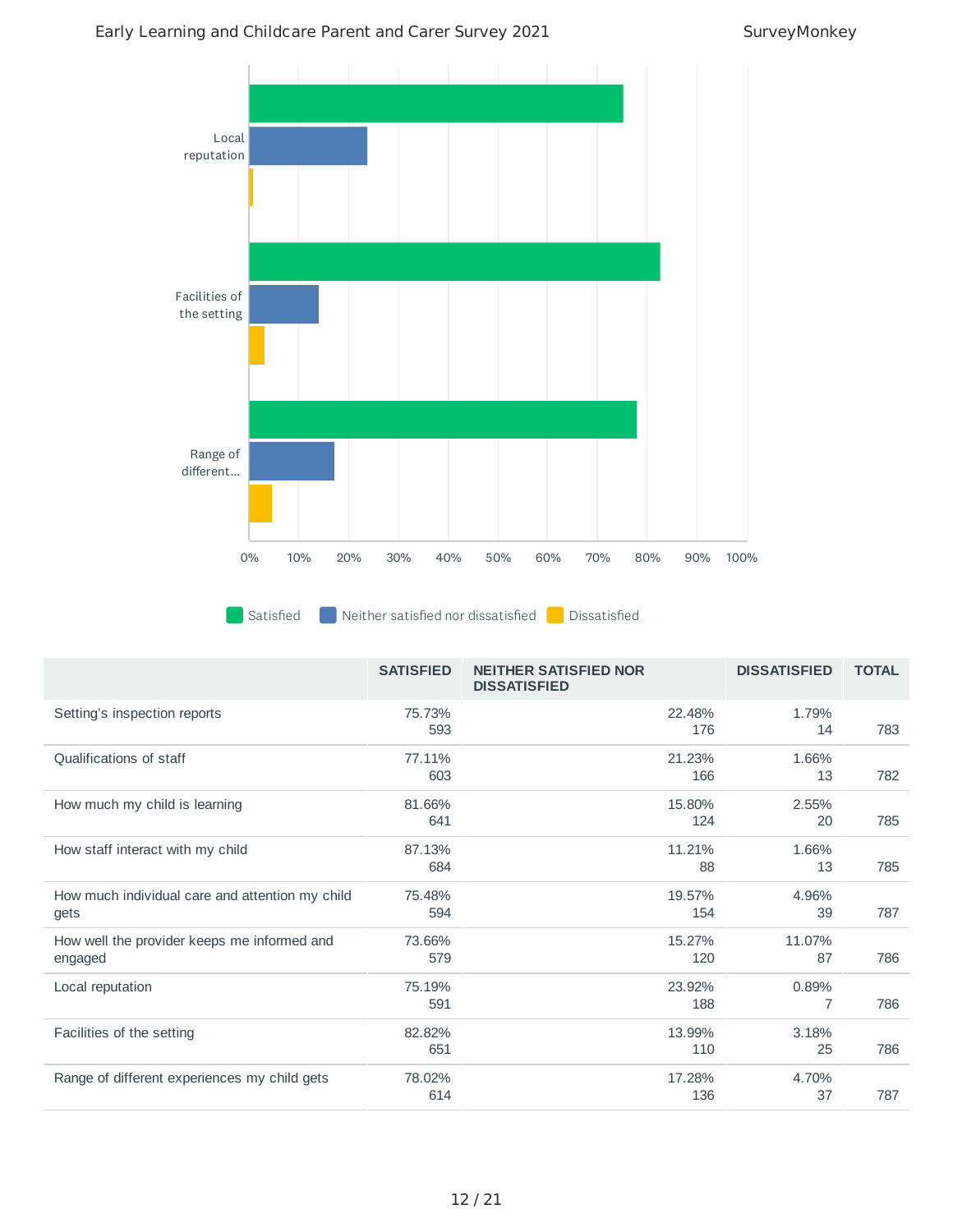# Q11 Do you agree with the criteria for admissions?



| <b>ANSWER CHOICES</b> | <b>RESPONSES</b> |
|-----------------------|------------------|
| Yes                   | 600<br>77.42%    |
| <b>No</b>             | 63<br>8.13%      |
| Don't know            | 112<br>14.45%    |
| <b>TOTAL</b>          | 775              |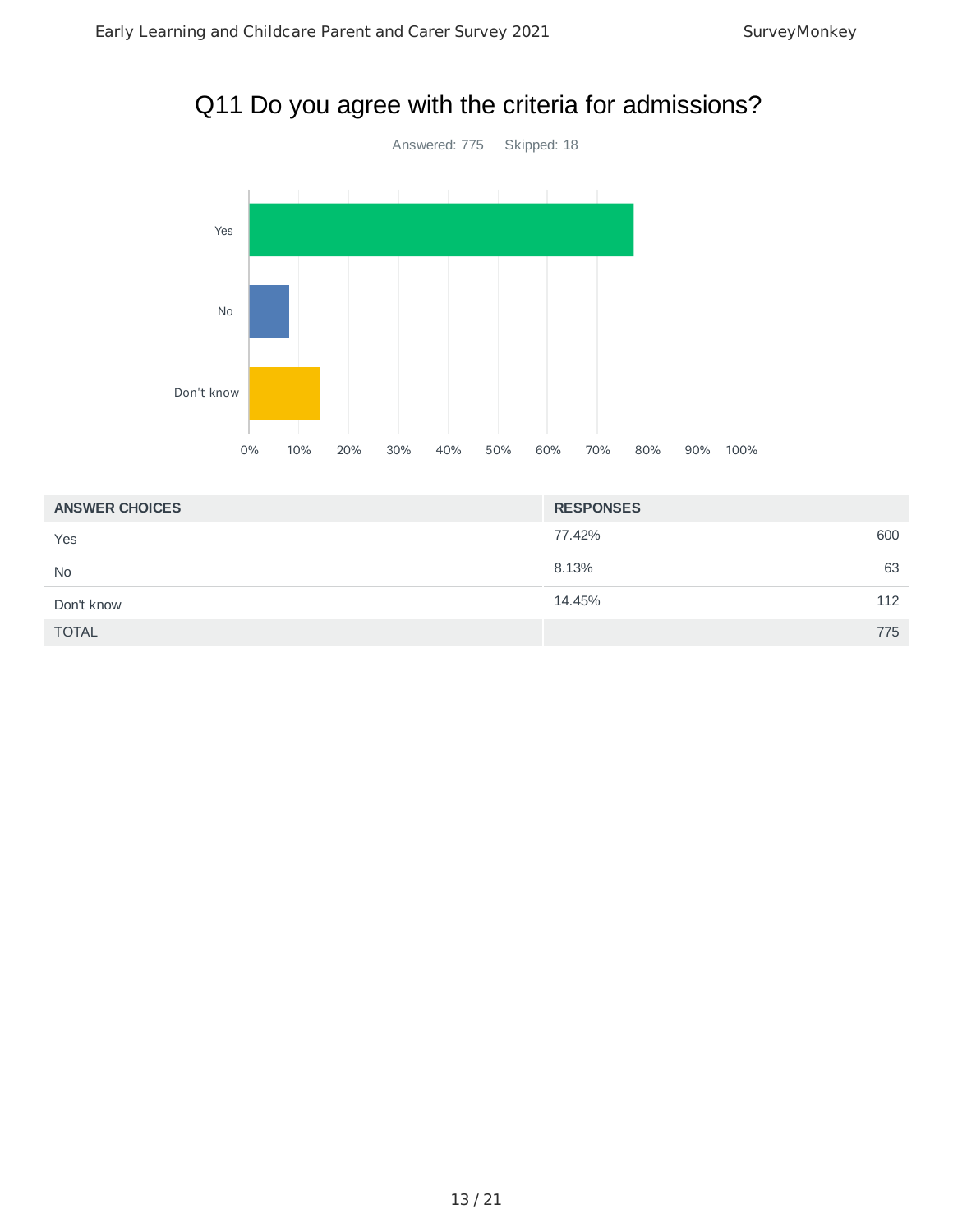# Q12 Does your child have a January/February birthday?



| <b>ANSWER CHOICES</b> | <b>RESPONSES</b> |     |
|-----------------------|------------------|-----|
| Yes                   | 15.83%           | 123 |
| <b>No</b>             | 84.17%           | 654 |
| <b>TOTAL</b>          |                  | 777 |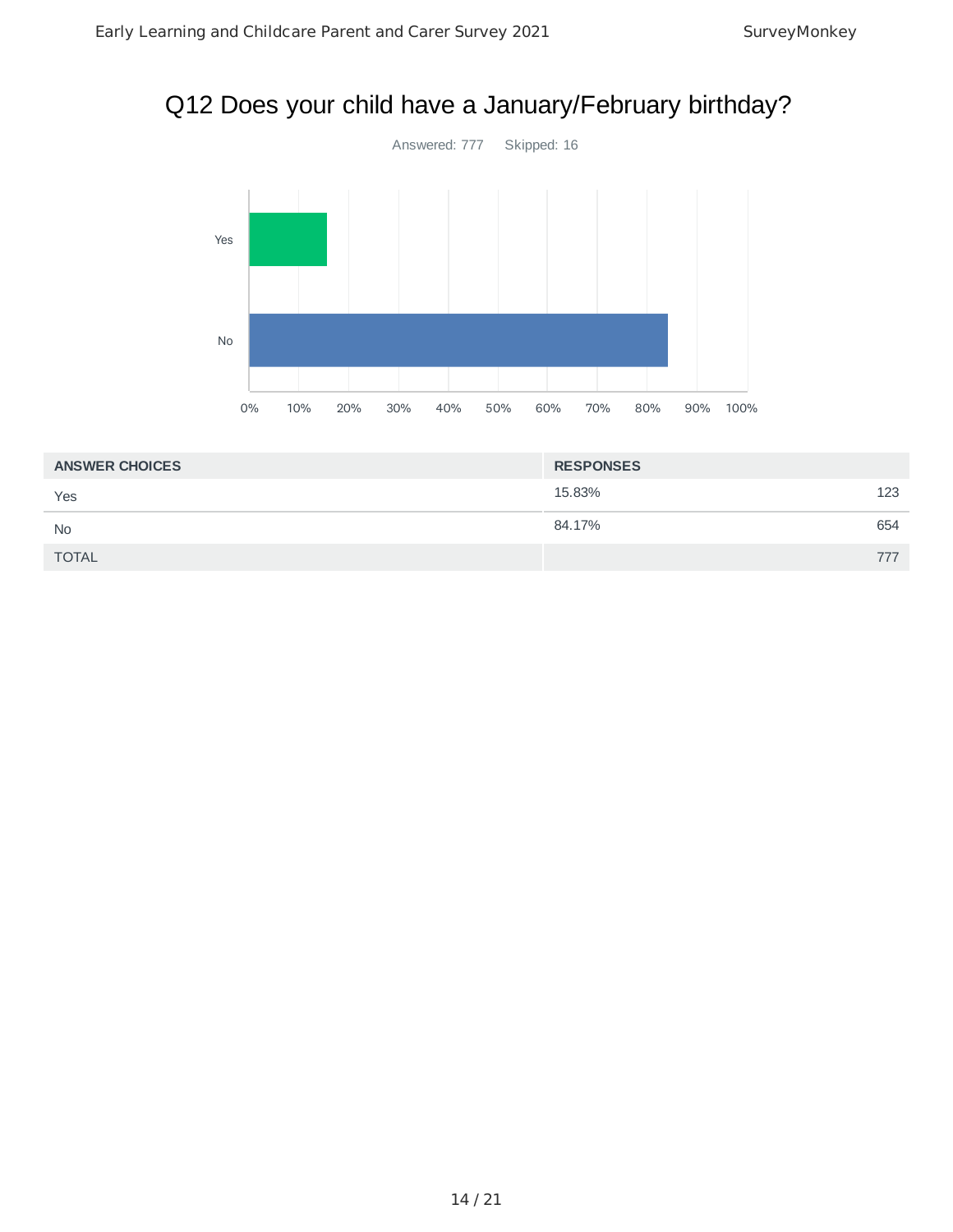# Q13 Does your child have an August - December birthday?



| <b>ANSWER CHOICES</b> | <b>RESPONSES</b> |  |
|-----------------------|------------------|--|
| Yes                   | 39.44%<br>295    |  |
| <b>No</b>             | 60.56%<br>453    |  |
| <b>TOTAL</b>          | 748              |  |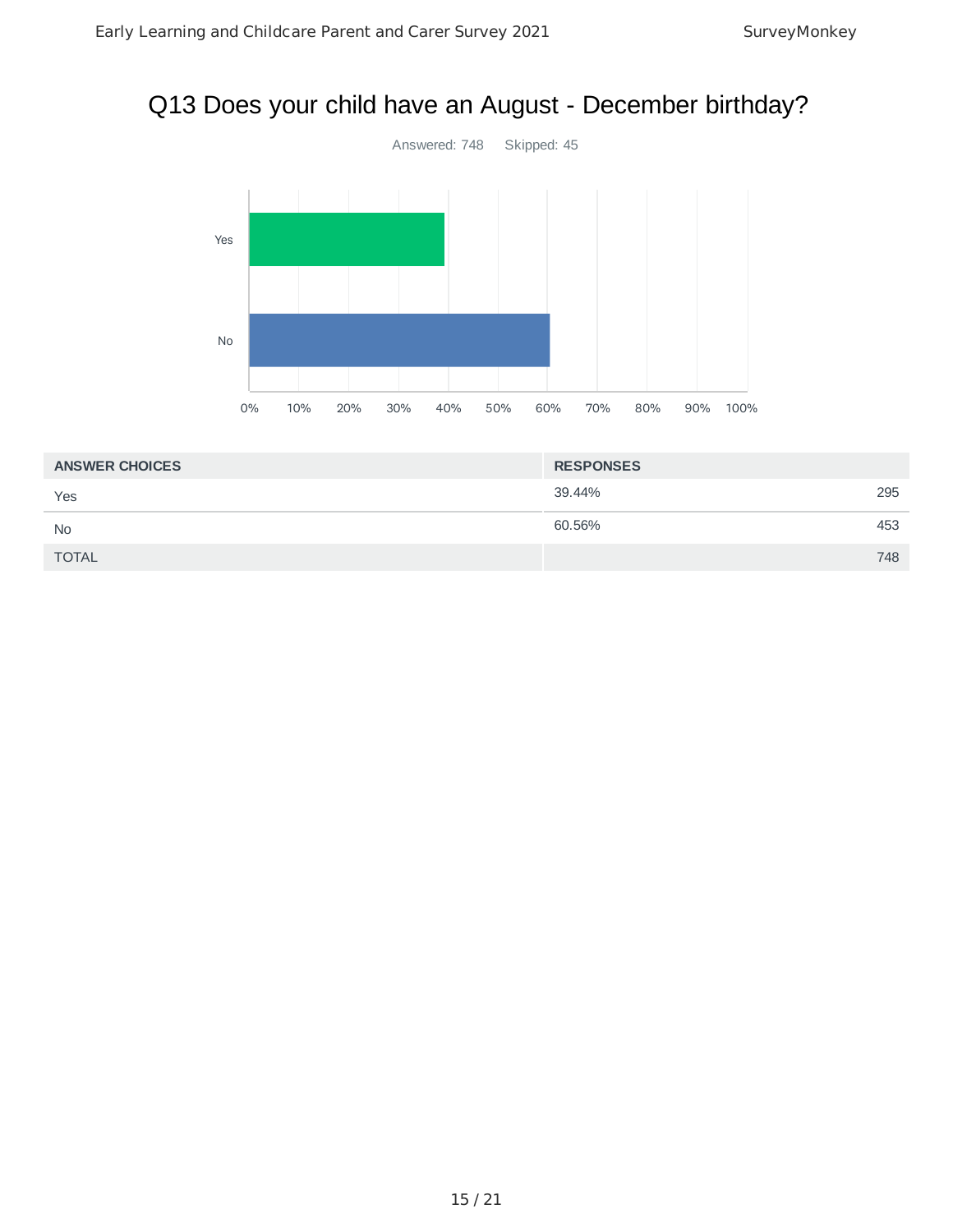# Q14 When is your child eligible to start primary school?



| <b>ANSWER CHOICES</b> | <b>RESPONSES</b> |     |
|-----------------------|------------------|-----|
| August 2022           | 61.42%           | 476 |
| August 2023           | 31.48%           | 244 |
| August 2024           | 7.10%            | 55  |
| <b>TOTAL</b>          |                  | 775 |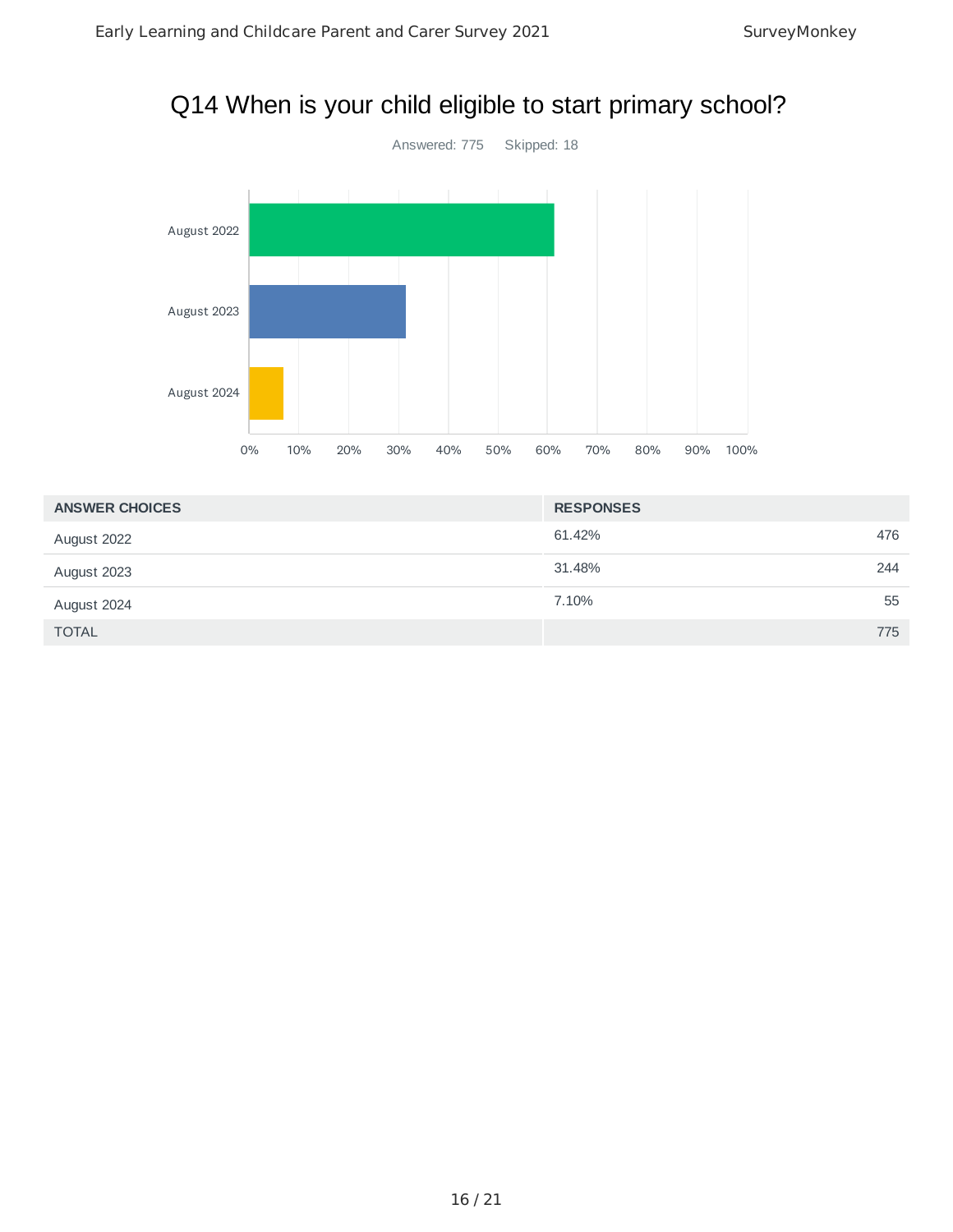# Q15 Do you plan to apply for a deferred year i.e. an additional year at nursery?



| <b>ANSWER CHOICES</b> | <b>RESPONSES</b> |     |
|-----------------------|------------------|-----|
| Yes                   | 13.84%           | 106 |
| <b>No</b>             | 86.16%           | 660 |
| <b>TOTAL</b>          |                  | 766 |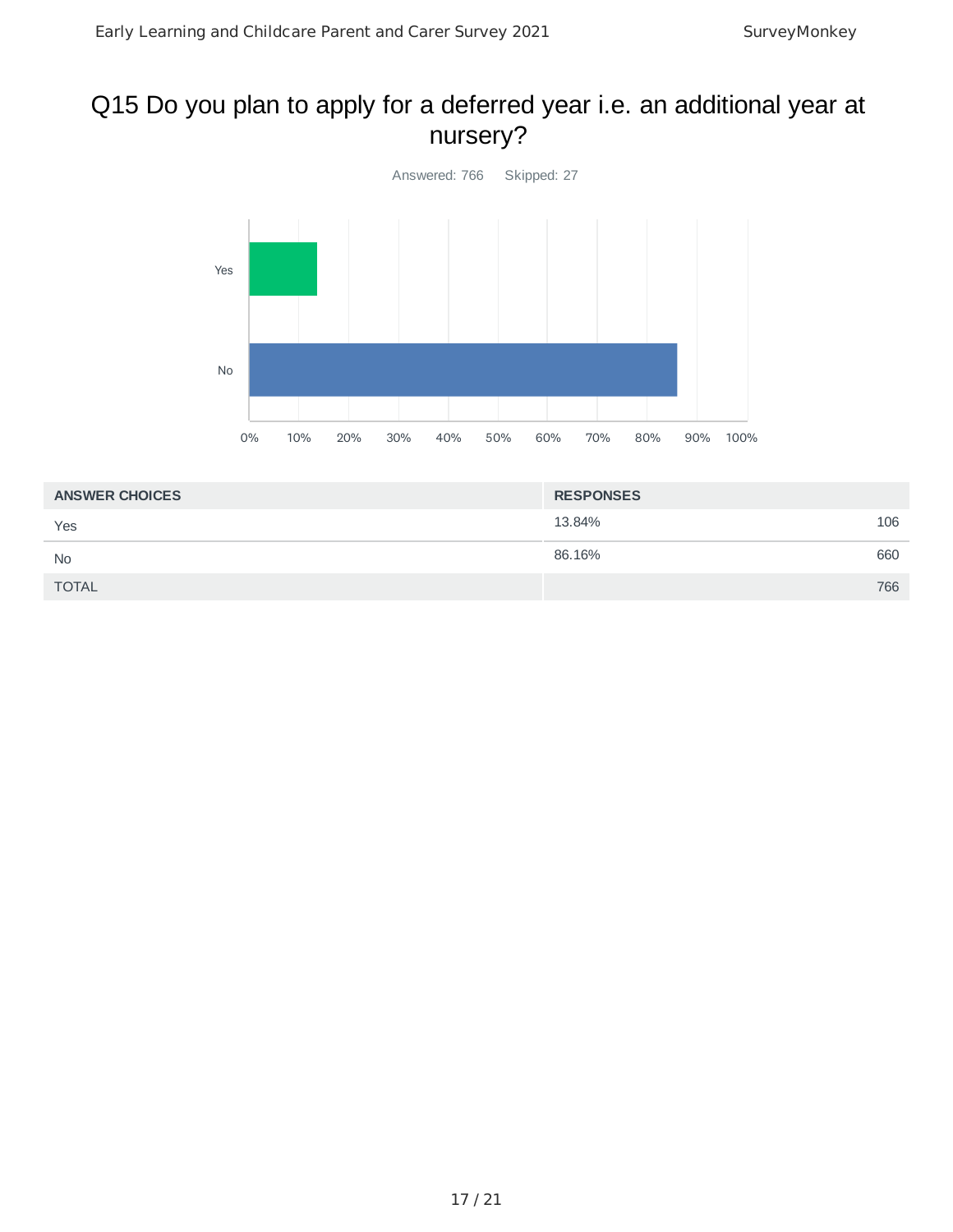



|                                                                                 | <b>YES</b>    | <b>NO</b>    | <b>TOTAL</b> |
|---------------------------------------------------------------------------------|---------------|--------------|--------------|
| Do they feel welcomed and included in the Early Learning and Childcare setting? | 56.67%<br>119 | 43.33%<br>91 | 210          |
| Have appropriate supports been put in place for your child?                     | 69.28%<br>115 | 30.72%<br>51 | 166          |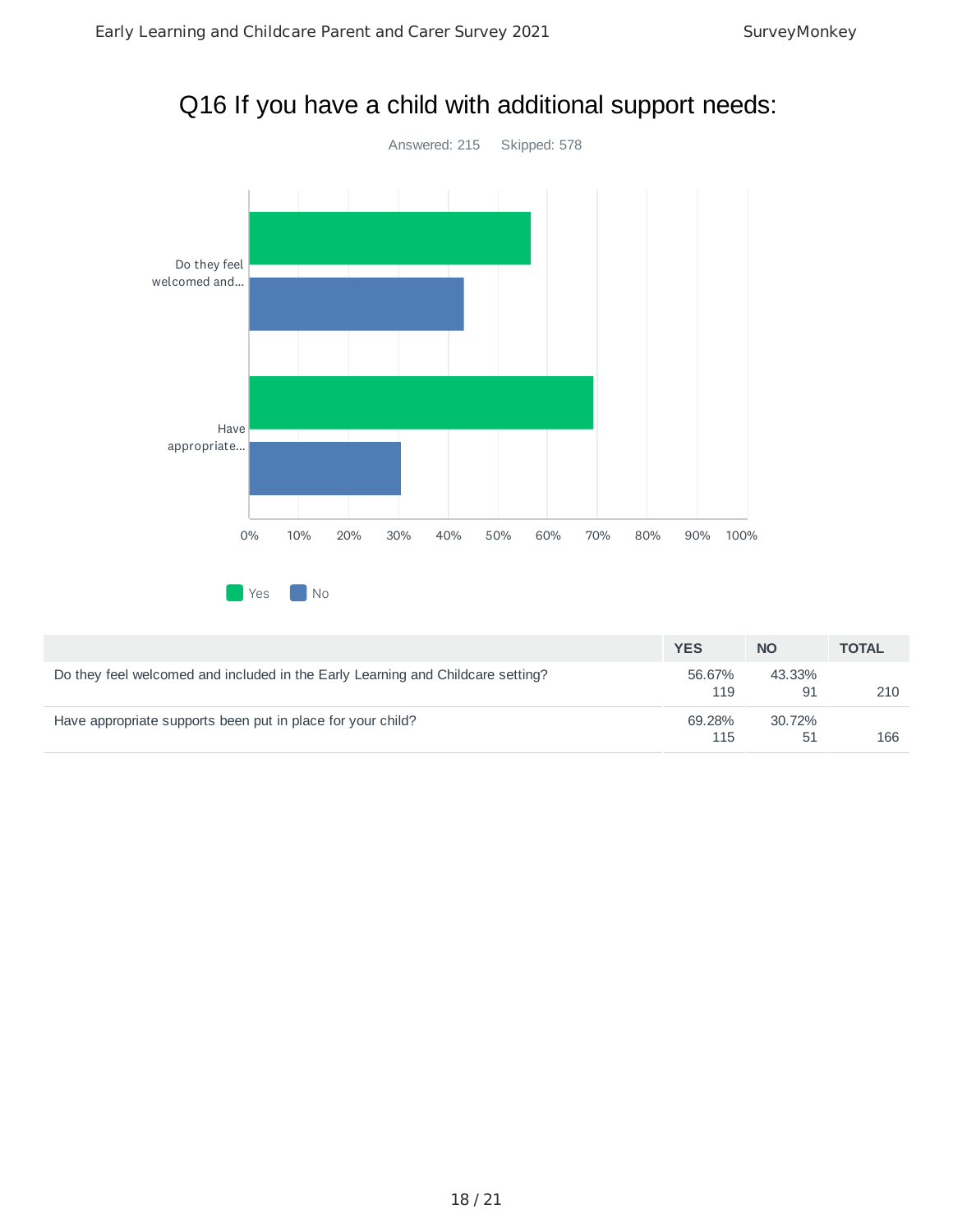# Q17 We would like to use your feedback to provide additional training for early years staff, please could you provide feedback on the following.

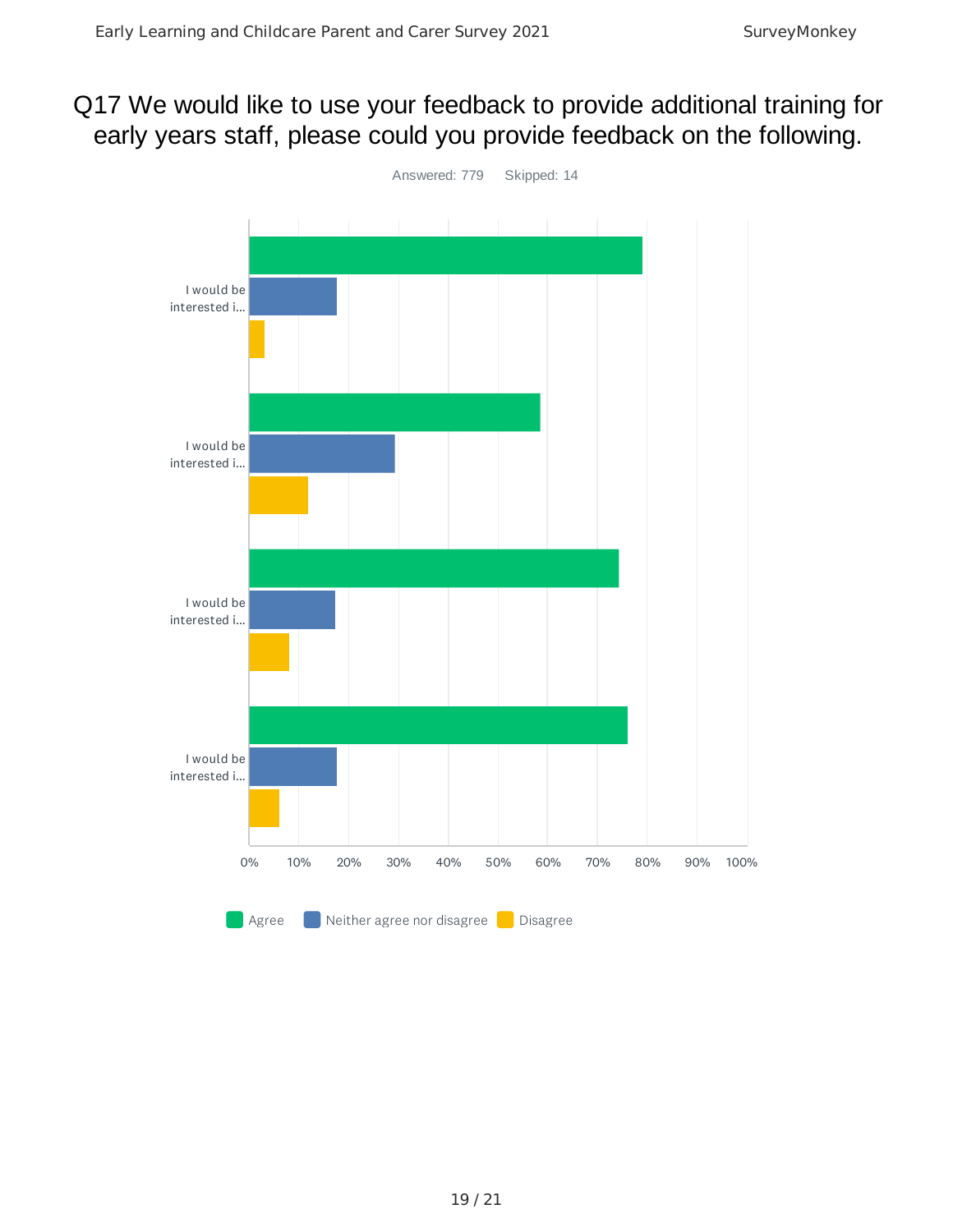#### Early Learning and Childcare Parent and Carer Survey 2021 SurveyMonkey

|                                                                                                                                                                           | <b>AGREE</b>  | <b>NEITHER</b><br><b>AGREE NOR</b><br><b>DISAGREE</b> | <b>DISAGREE</b> | <b>TOTAL</b> |
|---------------------------------------------------------------------------------------------------------------------------------------------------------------------------|---------------|-------------------------------------------------------|-----------------|--------------|
| I would be interested in finding out more about engaging in my children's                                                                                                 | 79.08%        | 17.72%                                                | 3.21%           | 779          |
| learning e.g. linking learning from home to early years setting and vice versa.                                                                                           | 616           | 138                                                   | 25              |              |
| I would be interested in finding out more about how to be involved in the early<br>years setting e.g. volunteering, aims of setting, parent groups to support<br>setting. | 58.58%<br>454 | 29.42%<br>228                                         | 12.00%<br>93    | 775          |
| I would be interested in finding out more about family learning e.g. how I can                                                                                            | 74.45%        | 17.51%                                                | 8.04%           | 771          |
| improve my own and my families skills to help my child.                                                                                                                   | 574           | 135                                                   | 62              |              |
| I would be interested in finding out more about learning at home e.g. how                                                                                                 | 76.20%        | 17.72%                                                | 6.08%           | 773          |
| everyday experiences support my child learning.                                                                                                                           | 589           | 137                                                   | 47              |              |